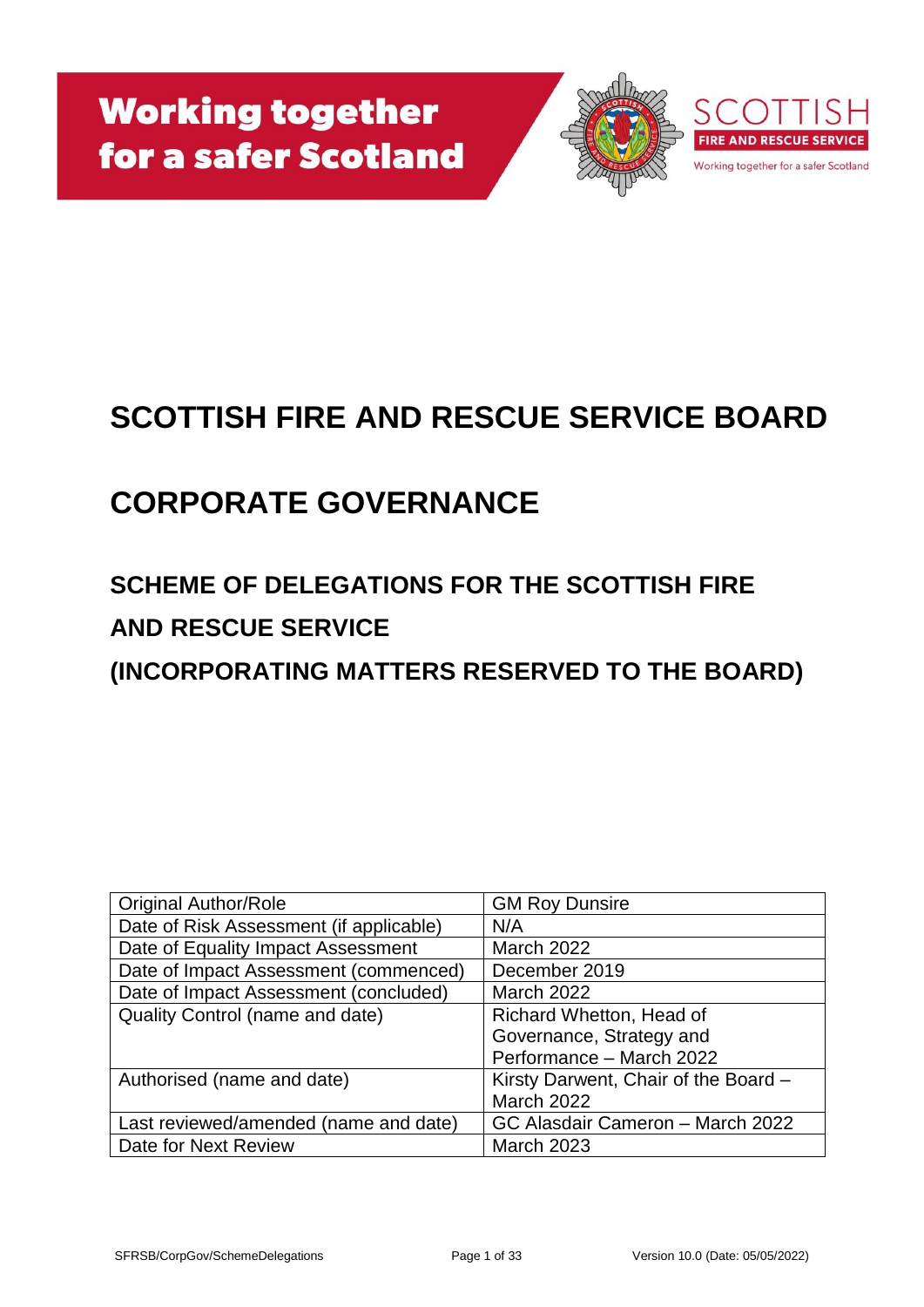

# **SCOTTISH FIRE AND RESCUE SERVICE BOARD**

# **CORPORATE GOVERNANCE**

# **SCHEME OF DELEGATIONS FOR THE SCOTTISH FIRE AND RESCUE SERVICE**

# **1. [INTRODUCTION](#page-3-0)**

- **2. [RESPONSIBILITIES OF THE SFRS BOARD, CHAIR AND THE CHIEF OFFICER](#page-4-0)**
	- 2.1 [SFRS Board](#page-5-0)
	- 2.2 [SFRS Chair](#page-6-0)
	- 2.3 [SFRS Chief Officer](#page-7-0)

# **3. [MATTERS RESERVED FOR THE BOARD](#page-9-0)**

### **4. [DELEGATED AUTHORITY](#page-10-0)**

- 4.1 [Delegations to Standing Committees of the Board](#page-10-1)
- 4.2 [Delegation of General Powers](#page-11-0)
- 4.3 [Chief Officer Unplanned Absence](#page-12-0)
- 4.4 [Interim SLT Positions](#page-12-1)
- 4.5 [Delegation to Act as Authorised Signatories](#page-12-2)

# **5. [DELEGATION TO SFRS ACCOUNTABLE OFFICER](#page-13-0)**

- 5.1 [General Responsibilities](#page-13-1)
- 5.2 [Strategic and Financial Management Responsibilities](#page-13-2)

# **6. [DELEGATION TO SFRS CHIEF OFFICER](#page-15-0)**

- 6.1 [Acquisitions, Disposals and Property Provisions](#page-15-1)
- 6.2 [Arms and Badge](#page-15-2)
- 6.3 [Authorisation to Exercise Statutory Powers](#page-16-0)
- 6.4 [Bad Debt and Losses](#page-16-1)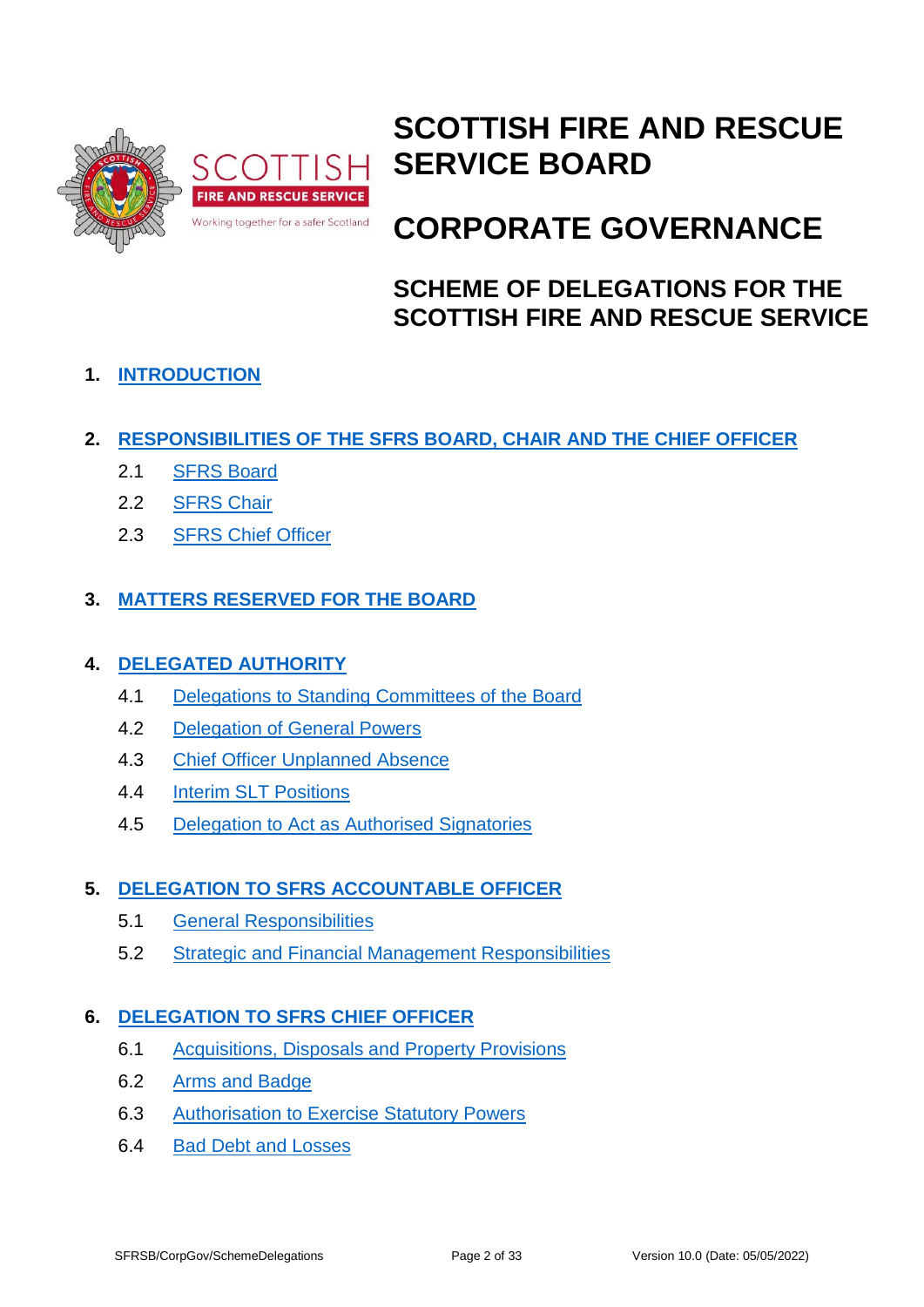- 6.5 [Borrowing](#page-16-2)
- 6.6 [Complaints, Comments and Compliments](#page-17-0)
- 6.7 [Consultants](#page-17-1)
- 6.8 [Contracts](#page-17-2)
- 6.9 [Correspondence and Communications](#page-18-0)
- 6.10 [Damage or Loss to Personal Property](#page-18-1)
- 6.11 [Data Protection and Freedom of Information](#page-18-2)
- 6.12 [Senior Appointments](#page-19-0)
- 6.13 [Employment of Staff](#page-19-1)
- 6.14 [Finances and Payments](#page-19-2)
- 6.15 [Fines](#page-20-0)
- 6.16 [Fire Safety \(Prevention and Protection\) and Fire Investigation](#page-20-1)
- 6.17 Foreign Travel / Travel Outwith Scotland / [Conferences and Seminars](#page-20-2)
- 6.18 [Gifts and Hospitality](#page-20-3)
- 6.19 [Health and Safety](#page-21-0)
- 6.20 [Insurance](#page-21-1)
- 6.21 [Legal Proceedings and Litigation](#page-22-0)
- 6.22 [Licences](#page-23-0)
- 6.23 [Local Senior Officers](#page-23-1)
- 6.24 Loans [of Assets](#page-23-2)
- 6.25 [Media and Publications](#page-23-3)
- 6.26 [Objections](#page-24-0)
- 6.27 [Principal Fire and Rescue Functions and Ancillary Functions \(Response and Resilience\)](#page-24-1)
- 6.28 [Statutory Notices](#page-24-2)
- 6.29 [Urgent Issues](#page-24-3)
- 6.30 [Warrant and Identity Cards](#page-25-0)
- 6.31 [Withdrawal or Amendment of Delegation](#page-25-1)

#### **7. DELEGATIONS TO [EMPLOYEES OUTWITH THE STRATEGIC LEADERSHIP TEAM](#page-25-2)**

#### **APPENDIX 1 – [SUMMARY OVERVIEW OF DELEGATED POWERS](#page-27-0)**

#### **APPENDIX 2 – [SPECIFIC DELEGATED FINANCIAL AUTHORITIES](#page-32-0)**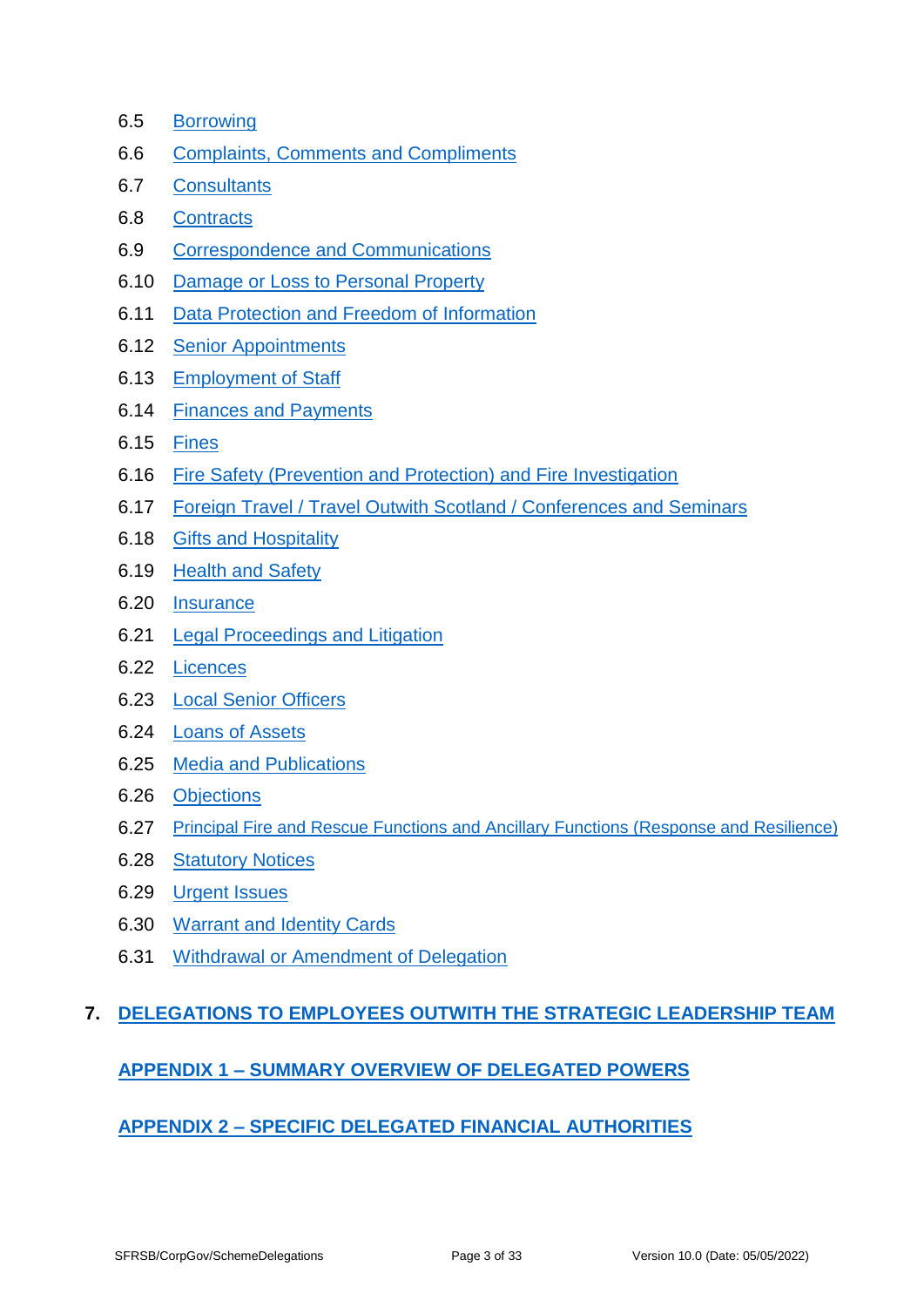#### <span id="page-3-0"></span>**1. INTRODUCTION**

The Scottish Fire and Rescue Service ('the SFRS') is a body corporate established in terms of Section 1A of the Fire (Scotland) Act 2005 ('the 2005 Act') as amended by the Police and Fire Reform (Scotland) Act 2012 ('the 2012 Act'). Schedule 1A of the 2005 Act governs aspects of the body corporate's constitution and its functions and prescribes that the SFRS shall consist of a Chair and not fewer than 10 nor more than 14 other Members, each appointed by the Scottish Ministers and collectively referred to as 'the Board'. The Board, including the Chair, consists of non-executives who are appointed in line with the Code of Practice for Ministerial Appointments to [Public Bodies in Scotland.](https://www.ethicalstandards.org.uk/sites/default/files/publications/Code_of_Practice.pdf)

By virtue of Paragraph 14 of Schedule 1A of the 2005 Act, the Board may delegate any of its functions to the Chief Officer, any of its employees or any Committee or sub-Committee it may choose to establish. The Interpretation and Legislative Reform (Scotland) Act 2010 defines *'function'* as *'including powers and duties'*. The responsibilities of the Chief Officer are detailed below and include the responsibility for 'establishing appropriate documented internal delegated authority arrangements'.

This Scheme of Delegations ('the Scheme') narrates the powers, duties and levels of decision-making authority, both reserved for the Board and delegated by the Board to certain SFRS employees, each within their individual capacities as holders of named roles (an example of a 'named role' being 'Chief Officer' or 'Director of People and Organisational Development'). The delegation by the Board of any of SFRS's functions does not affect the Board's overall responsibility for the performance of the function being delegated, nor its responsibility to carry out the particular function, should it choose to do so and notwithstanding any common practice to otherwise delegate. The Board members will, at all times, remain personally and corporately accountable for the Board's actions and decisions and the Board may also be accountable for the actions and decisions of any SFRS employee exercising delegated authority in conjunction with the Scheme.

All delegations made by the Board in accordance with the Scheme must be in compliance with relevant and up-to-date legislation, regulations and governance and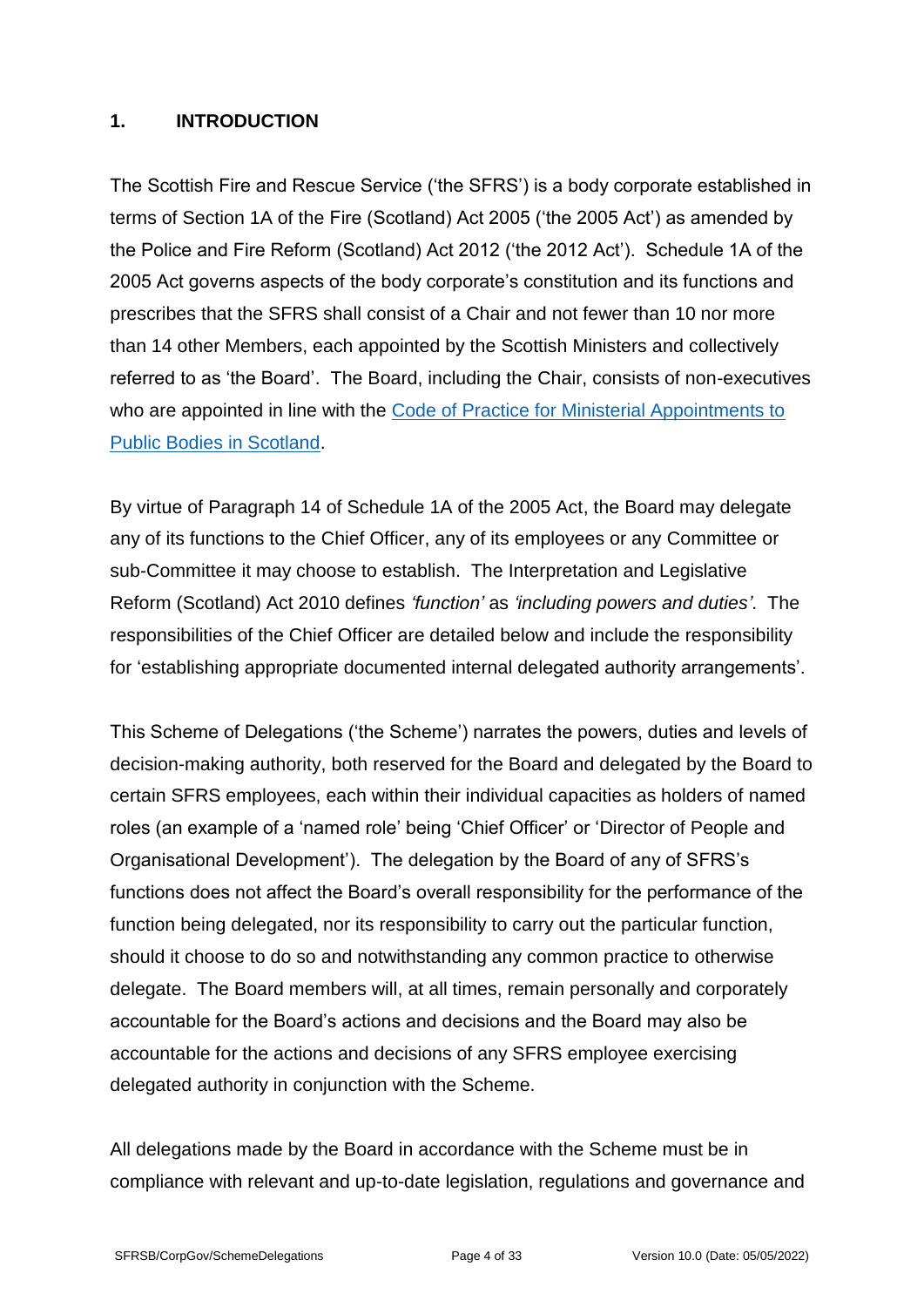accountability framework documents, codes of practice and government circulars. All decisions and actions taken by SFRS employees and the Board by way of delegated authority powers shall be exercised in accordance with this Scheme and the provisions and guidance contained within SFRS's Financial Regulations and Standing Orders for the Regulation of Contracts and must be shown to uphold the principles of accountability, consistency, equality, integrity, good governance and transparency, in so far as is reasonably practicable.

There is scope to amend or alter the Scheme to ensure compliance with any of SFRS's duties or obligations that may be altered or extended due to legislative changes or the development of future guidance in relation to delegated authority. Otherwise, the SFRS Chair will make arrangements to review the Scheme at annual intervals.

Where a delegated authority requires the prior approval of the Scottish Government before it can be exercised, no decision or action shall be taken by any SFRS employee or the Board in relation to the particular delegated authority, until such times as the prior approval of Scottish Government has been confirmed and received in writing by SFRS. The [SFRS Governance and Accountability Framework](https://www.gov.scot/publications/scottish-fire-rescue-service-governance-accountability-framework/)  [Document](https://www.gov.scot/publications/scottish-fire-rescue-service-governance-accountability-framework/) details those matters which are reserved to the Scottish Government and the delegated authority levels beyond which prior approval is required from the Scottish Government [\(Appendix 2\)](#page-32-0).

#### <span id="page-4-0"></span>**2. RESPONSIBILITIES OF THE SFRS BOARD, CHAIR AND CHIEF OFFICER**

The Fire and Rescue Framework for Scotland sets out the strategic priorities for SFRS (as determined by the Scottish Ministers) and the SFRS's Strategic Plan describes how SFRS intends to carry out its functions in pursuit of these overarching priorities. The SFRS Governance and Accountability Framework Document sets out the broad governance structures within which the SFRS operates and defines key roles and responsibilities which underpin the accountability relationships between the SFRS, Ministers and the Scottish Parliament.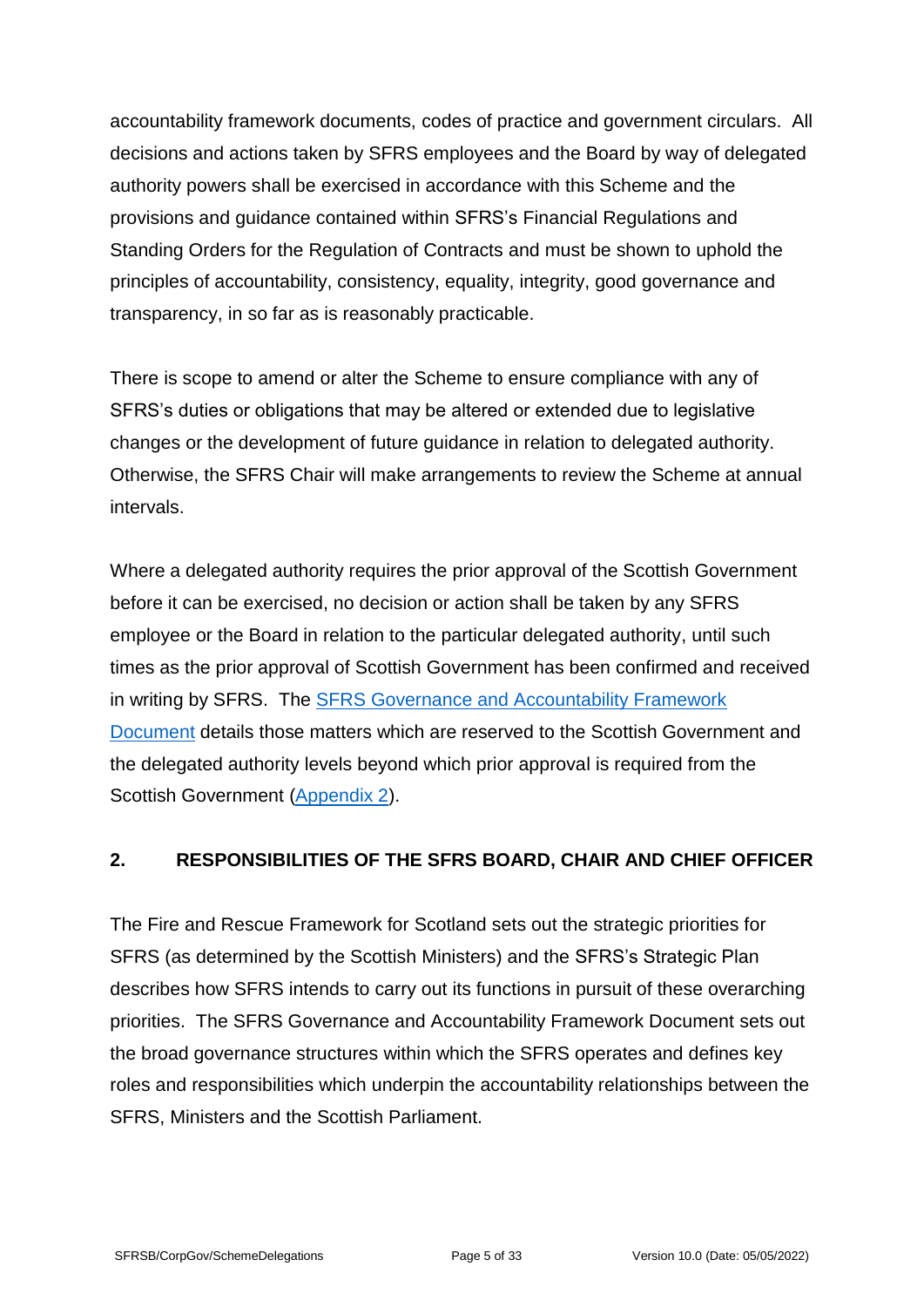#### <span id="page-5-0"></span>**2.1 SFRS Board**

The four main functions of the SFRS Board are to ensure that the SFRS delivers its functions in accordance with Minister's policies and priorities; to provide strategic leadership; to ensure financial stewardship; and to hold the Chief Officer and Strategic Leadership Team ('SLT') to account. The responsibilities of the SFRS Board are set out in detail in paragraph 13 of the SFRS Governance and Accountability Framework Document and for ease of reference as listed below:

The Board, under the leadership of the Chair, has corporate responsibility for:

- producing Strategic and Annual Plans, prepared under sections 41A and 41B of the 2005 Act (inserted by the 2012 Act), to be submitted to the Scottish Ministers for approval;
- producing annual reports, prepared and published under section 41L of the 2005 Act (inserted by the 2012 Act), and ensuring that they are laid before the Scottish Parliament in accordance with that section;
- taking forward the aims and objectives for the SFRS as set out in the approved Strategic Plan;
- determining the steps needed to deal with wider changes which are likely to impact on the strategic aims and objectives of the SFRS, or on the attainability of its operational targets;
- the duty under section 39A of the 2005 Act (inserted by the 2012 Act) to make arrangements to secure Best Value i.e. the continuous improvement in the carrying out of the SFRS's functions, including, where appropriate, participation in shared services arrangements;
- ensuring that effective arrangements are in place to provide assurance on risk management, governance and internal control, setting up an audit committee Chaired by a non-executive member to provide independent advice and assurance on the effectiveness of the internal control and risk management systems;
- (in reaching decisions) taking into account relevant guidance issued by the Scottish Ministers;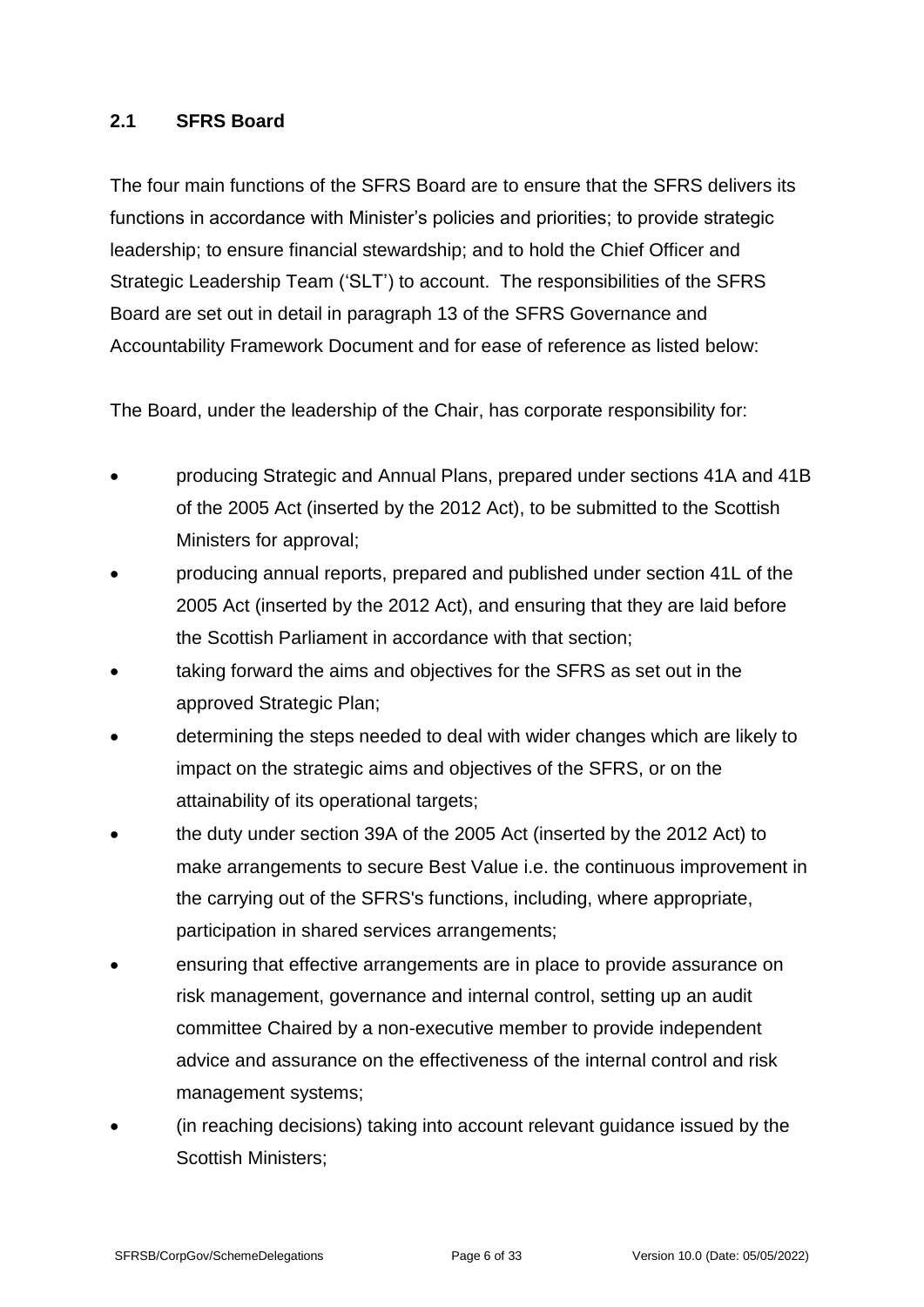- For support staff, ensuring that an effective pay and conditions negotiating framework is in place which allows negotiations to complement the broad principles of the Scottish Government's Public Sector Pay Policy;
- Attend and participate in meetings of the National Joint Council for negotiation of operational staff pay, terms and conditions.
- ensuring that the SFRS's proceedings, including those of its committees and sub-committees, are held in public and that the agendas, papers and reports in relation to those proceedings are published, as well as publishing a statement setting out the circumstances in which proceedings may be held in private and in which documents need not be published, as required by schedule 1A to the 2005 Act (inserted by the 2012 Act);
- appointing, with the approval of the Scottish Ministers, the second and each subsequent SFRS Chief Officer and, in consultation with the SG, setting appropriate performance objectives and remuneration terms linked to these objectives, which give due weight to the proper management and use of resources within the stewardship of the SFRS and the delivery of outcomes; and
- acting consistently with principles of good governance, accountability and transparency, as required by schedule 1A to the 2005 Act (inserted by the 2012 Act).

#### <span id="page-6-0"></span>**2.2 SFRS Chair**

The Chair is accountable to the Scottish Ministers for the performance and for the strategic leadership of the SFRS Board. In common with any individual with responsibility for devolved functions, the Chair may also be held to account by the Scottish Parliament and has general responsibility for ensuring that the public body's policies and actions support the Scottish Ministers' wider strategic policies and that its affairs are conducted with probity. The Chair's responsibilities for leading the SFRS Board are set out in detail in paragraph 15 and 16 of the SFRS Governance and Accountability Framework Document.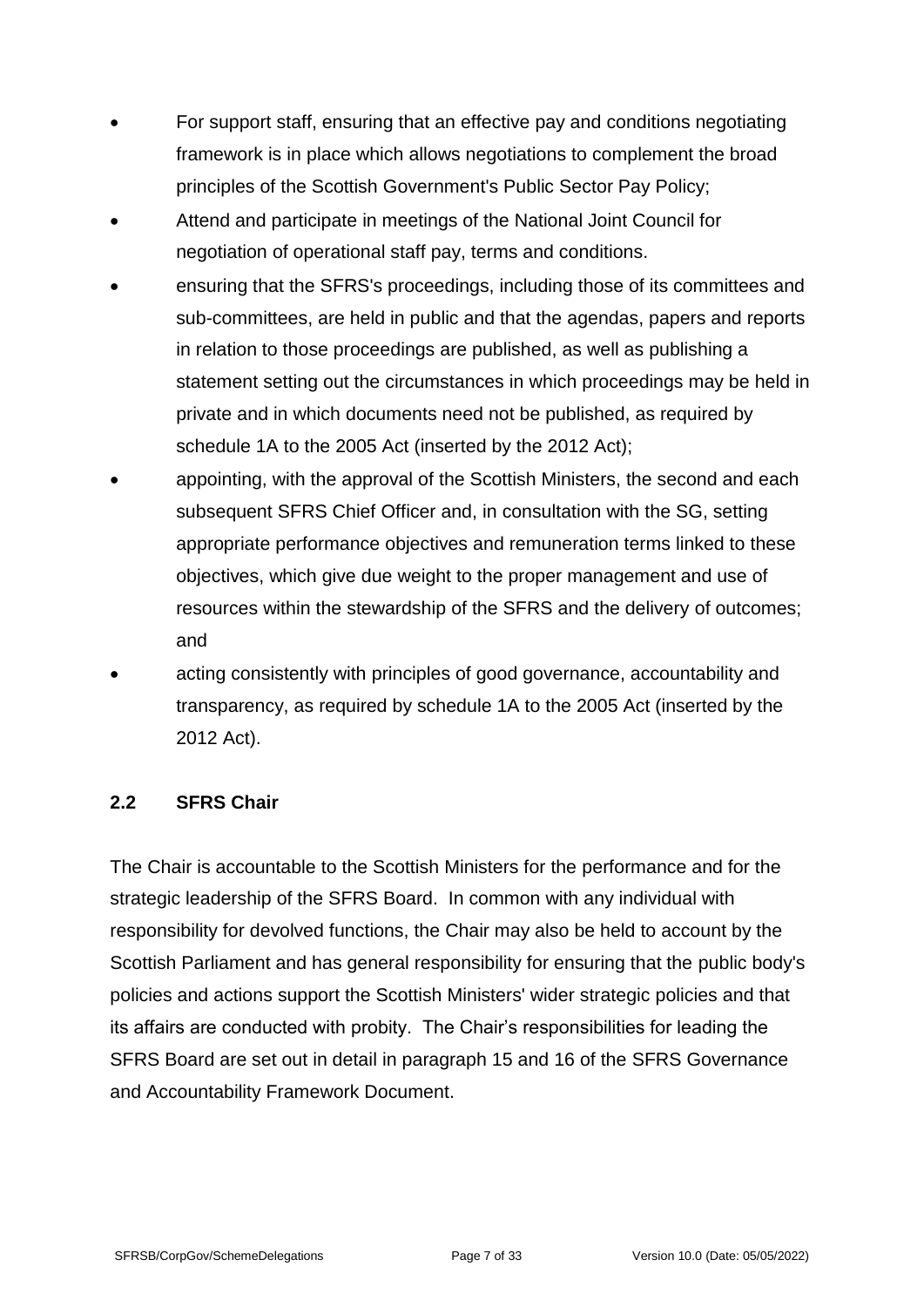In leading the Board, the Chair must ensure that:

- the work of the board is subject to regular self-assessment and that the board is working effectively;
- the board, in accordance with recognised good practice in corporate governance, is diverse both in terms of relevant skills, experience and knowledge appropriate to directing SFRS business, and in terms of protected characteristics under the Equality Act 2010;
- the board members are fully briefed on terms of appointment, duties, rights and responsibilities;
- he or she, together with the other board members, receives appropriate induction training, including on financial management and reporting requirements and, as appropriate, on any differences that may exist between private and public sector practice and local and central government practice;
- succession planning takes place to ensure that the board is diverse and effective, and the Scottish Ministers are advised of the SFRS needs when board vacancies arise;
- there is a code of conduct for board members in place, approved by the Scottish Ministers.

The Chair assesses the performance of individual board members on a continuous basis and undertakes a formal appraisal at least annually. The Chair, in consultation with the board as a whole, is also responsible for undertaking an annual appraisal of the performance of the Chief Officer.

#### <span id="page-7-0"></span>**2.3 SFRS Chief Officer**

The Chief Officer is the Board's principal adviser on the discharge of the SFRS's functions and is accountable to the Board. The Chief Officer's role is to provide operational leadership to the SFRS, and ensure that the Board's strategic aims and objectives are met and its functions are delivered and targets met through effective and properly controlled executive action. The Chief Officer's general responsibilities include performance management and staffing of the SFRS. Specific responsibilities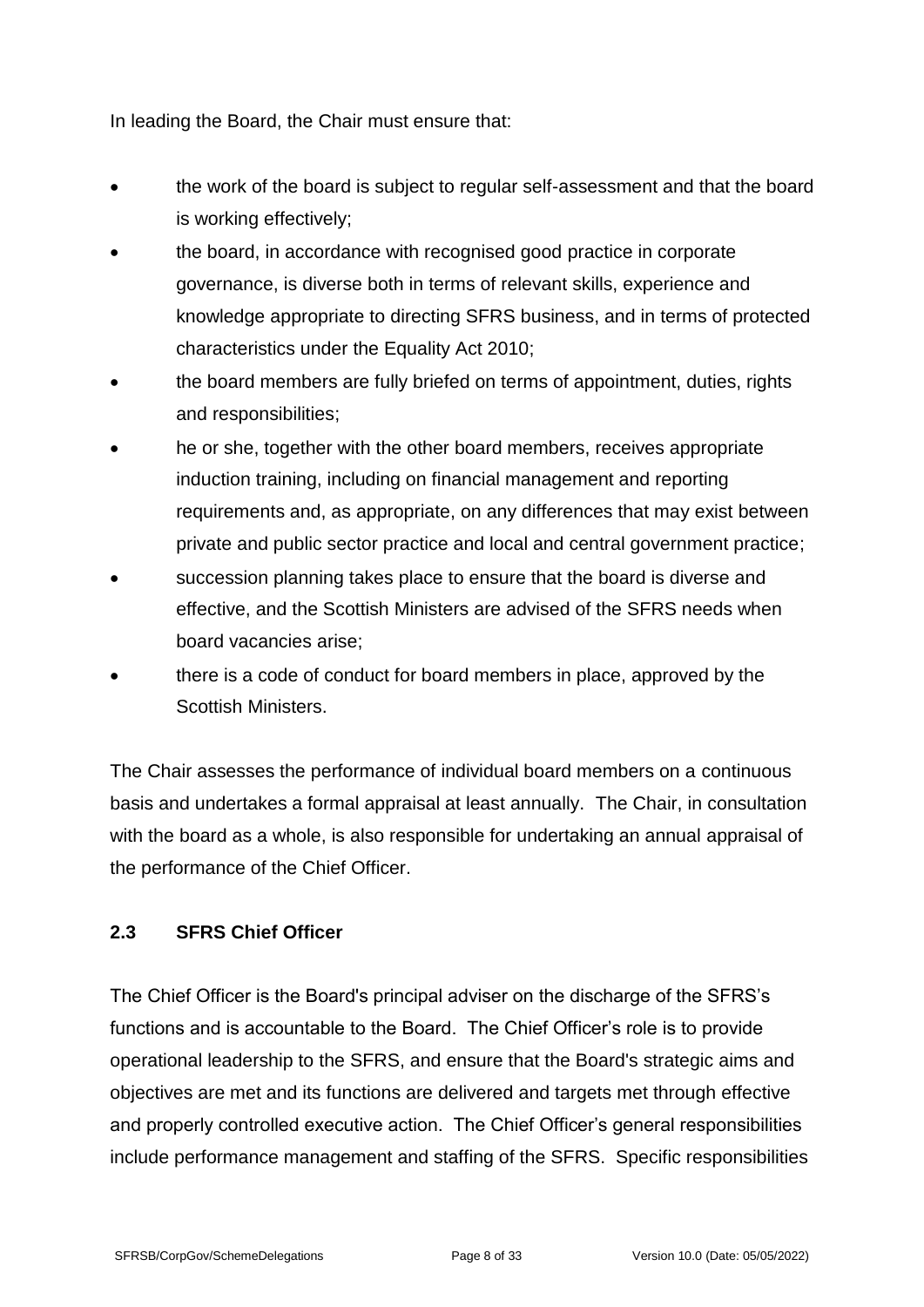of the SFRS Chief Officer are detailed in paragraph 18 of the SFRS Governance and Accountability Framework Document and include:

- advising the board on the discharge of its responsibilities as set out in this document, in the founding legislation and in any other relevant instructions and guidance issued by or on behalf of the Scottish Ministers - and implementing the decisions of the board;
- ensuring that financial considerations are taken fully into account by the board at all stages in reaching and executing its decisions, and that appropriate financial appraisal and evaluation techniques, consistent with the Appraisal and Evaluation section of the Scottish Public Finance Manual (SPFM), are followed;
- ensuring that the SFRS adheres, where appropriate, to the SG's Programme and Project Management (PPM) Principles;
- having robust performance and risk management arrangements consistent with the Risk Management section of the SPFM - in place that support the achievement of the SFRS's aims and objectives and that facilitate comprehensive reporting to the board, the SG and the wider public ensuring that adequate systems of internal control are maintained by the SFRS, including effective measures against fraud and theft consistent with the Fraud section of the SPFM establishing appropriate documented internal delegated authority arrangements consistent with the Delegated Authority section of the SPFM;
- advising the board on the performance of the SFRS compared with its aim[s] and objectives;
- preparing the SFRS's corporate and business plans, in the light of the strategic aims and objectives agreed by the Scottish Ministers;
- ensuring effective relationships with SG officials;
- ensuring that timely forecasts and monitoring information on performance and finance are provided to the SG; that the SG is notified promptly if over or under spends are likely and that corrective action is taken; and that any significant problems whether financial or otherwise, and whether detected by internal audit or by other means, are notified to the SG in a timely fashion;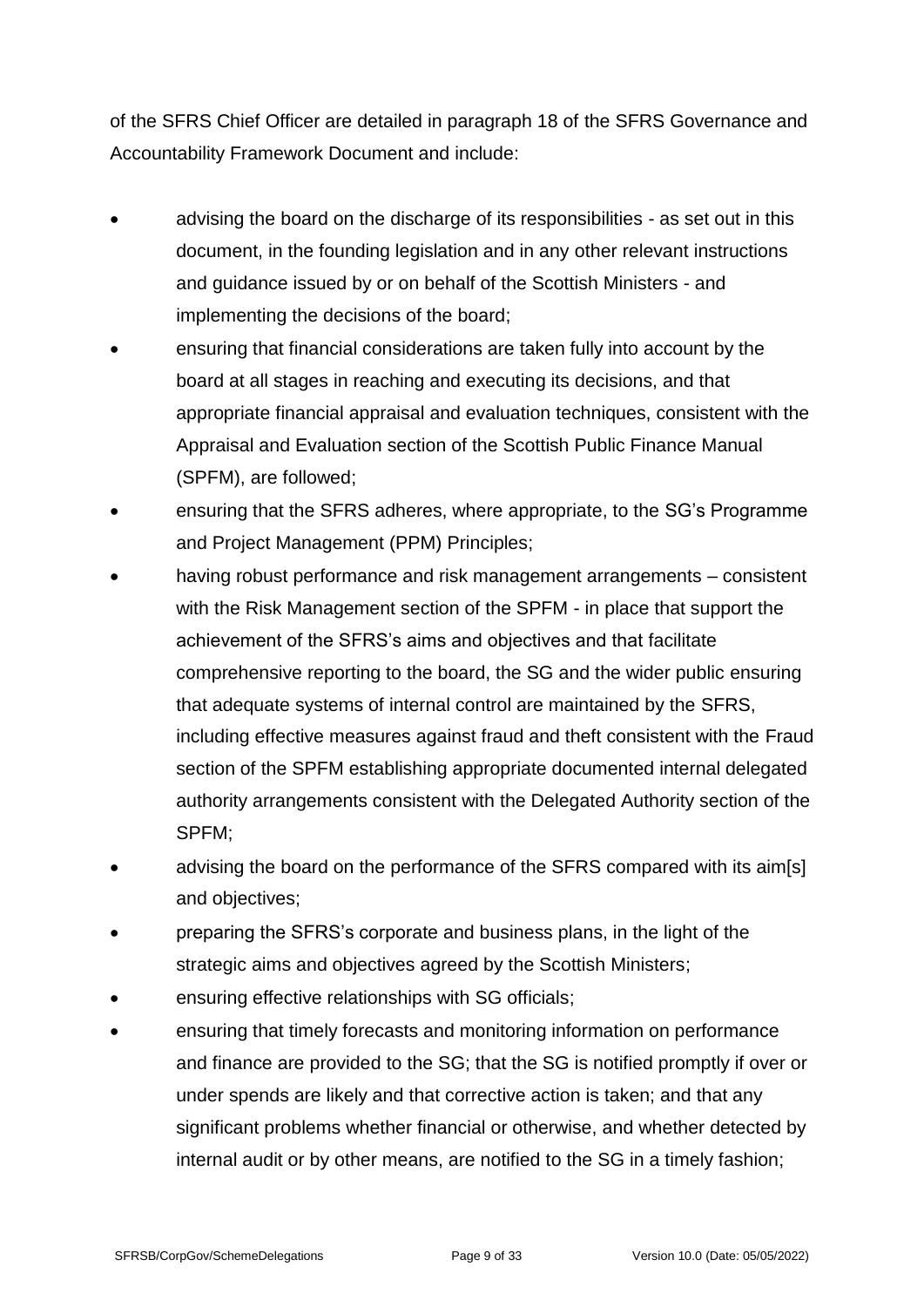- for support staff, ensuring that an effective pay and conditions negotiating framework is in place which allows negotiations to complement the broad principles of the Scottish Government's Public Sector Pay Policy;
- attend and participate in meetings of the National Joint Council for negotiation of operational staff pay, terms and conditions;
- Designating Local Senior Officers (LSOs) for each local authority area in Scotland (after consultation with the relevant local authority), ensuring that LSOs are adequately equipped, supported and empowered to fulfil their statutory duties, and providing operational direction and control to LSOs, in line with Section 41J of the 2005 Act (inserted by the 2012 Act).

### <span id="page-9-0"></span>**3. MATTERS RESERVED FOR THE BOARD**

There are certain matters which have no scope for delegation and must be carried out by the Board. The Board and no other SFRS employee or Committee/Sub-Committee has authority to make decisions in respect of the following reserved areas:

- developing the Strategic Aims and Objectives of the SFRS and approving the [Strategic Plan, Annual Operating Plan](https://www.firescotland.gov.uk/access-to-information/publication-scheme/about-sfrs.aspx) and Board Annual Forward Plan;
- approval and amendment of:
	- o [Standing Orders for Meetings of the Board and its Committees;](https://www.firescotland.gov.uk/access-to-information/publication-scheme/about-sfrs.aspx)
	- o [Scheme of Delegations;](https://www.firescotland.gov.uk/access-to-information/publication-scheme/about-sfrs.aspx)
	- o [Financial Regulations;](https://www.firescotland.gov.uk/access-to-information/publication-scheme/what-we-spend-and-how-we-spend-it.aspx)
	- o Standing Orders for [Regulation of Contracts;](https://www.firescotland.gov.uk/access-to-information/publication-scheme/how-we-procure-goods-and-services-from-external-providers.aspx)
	- o Complaints Handling Scheme;
	- o Risk Management Strategy;
	- o Equality Scheme;
	- o [Freedom of Information Publication Scheme;](https://www.firescotland.gov.uk/access-to-information/publication-scheme.aspx)
	- o Personnel Policies of major significance to SFRS (as determined by the Chair in consultation with the Chief Officer);
	- o Resource and Capital Budgets, and [Annual Report and Accounts;](https://www.firescotland.gov.uk/access-to-information/publication-scheme/what-we-spend-and-how-we-spend-it.aspx)
	- o Financial and Performance Monitoring arrangements;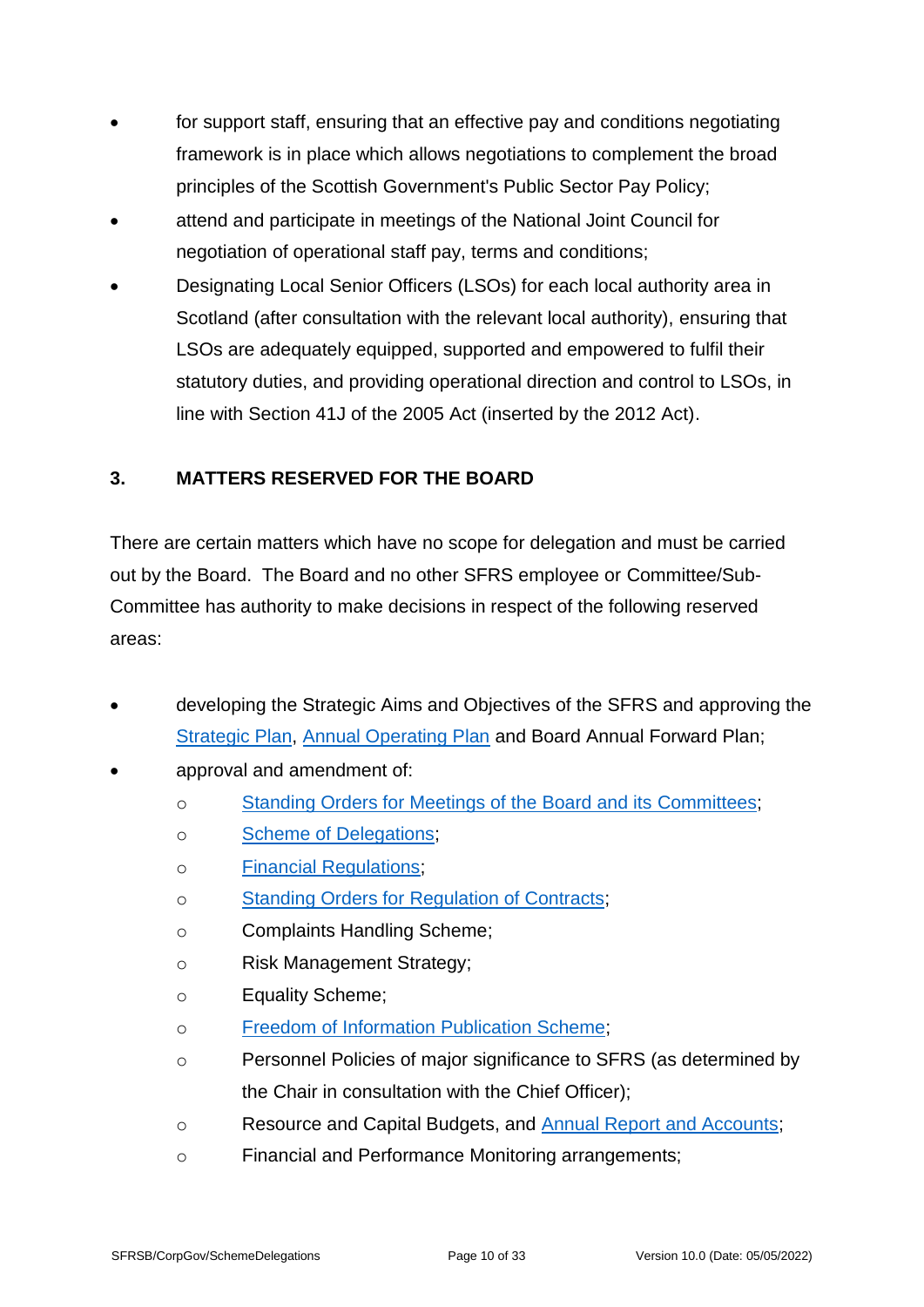- o Major projects requiring significant capital investment, or major service redesign;
- o [Anti-Fraud and Corruption Policy;](https://www.firescotland.gov.uk/access-to-information/publication-scheme/how-we-deliver-our-functions-and-services.aspx)
- o Arrangements for the review of the annual effectiveness of the Board and its Committees, and
- o Any other SFRS-wide Corporate Governance related guidance;
- appointing a Chief Officer and the setting of appropriate performance objectives for the Chief Officer;
- appointing Chairs and Deputy Chairs of each Committee or sub-Committee of the Board (these will be determined by the Chair, in consultation with the Board).
- establishment and approval of Committees and their Terms of Reference;
- the appointment of a Standards Officer in accordance with any requirements set by the Commissioner of Ethical Standards in Public Life in Scotland; and
- review and approve the final specification and the evaluation criteria, as drafted by the SLT, and approve the appointment of Internal Auditors in cooperation with the Audit and Risk Assurance Committee.

Where the Scheme does not specifically state if powers have been delegated in respect of a certain matter, it shall be assumed that responsibility for the particular matter lies with the Board in the first instance.

# <span id="page-10-0"></span>**4. DELEGATED AUTHORITY**

#### <span id="page-10-1"></span>**4.1 Delegations to Standing Committees of the Board**

The Board has established a number of Committees, each of which possess a degree of delegated authority, in respect of the responsibilities within their remit, as set out within their Terms of Reference. Delegated authority will provide each Committee with the ability to scrutinise the work of SFRS; make decisions within their limits of responsibilities that do not adversely impact on the Strategic Direction of the SFRS; make recommendations in respect of how the Board can achieve the aims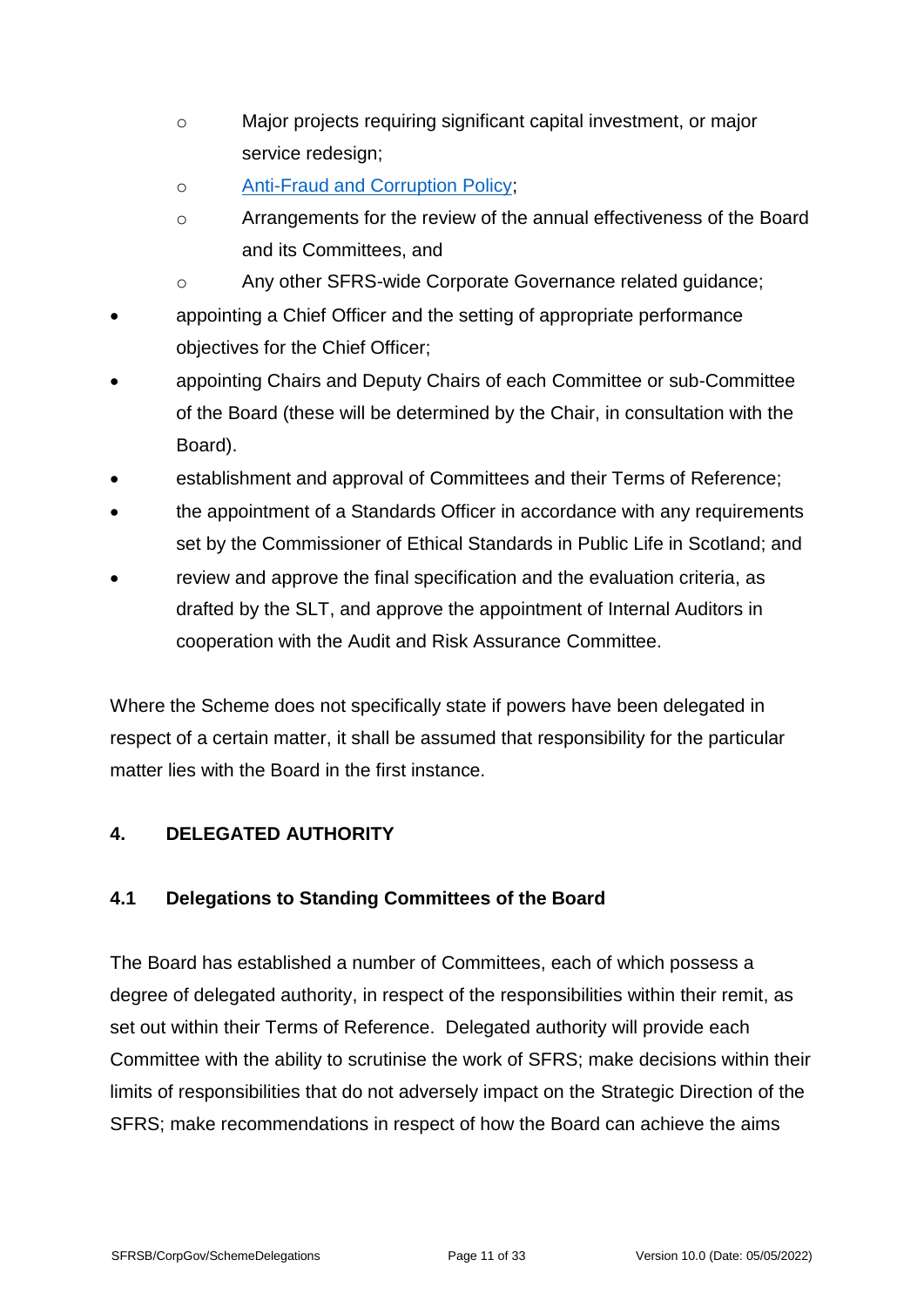each respective Committee is concerned with; and provide feedback to the Board on key performance indicators and whether targets will be met.

The Committees are listed below:

- Audit and Risk Assurance;
- Change: Strategic Change and Major Projects;
- Service Delivery;
- People; and
- Remuneration, Appointments and Nominations (Sub-Committee).

Each Committee will conduct its business in accordance with Terms of Reference considered and approved by the Board prior to formation. There is scope to amend or alter any Terms of Reference as so required and, again, Board approval is required to do so.

#### <span id="page-11-0"></span>**4.2 Delegation of General Powers**

In line with Paragraph 14 of Schedule 1A of the 2005 Act, the Board have delegated authority to the following SFRS employees:

- The Chief Officer;
- The Deputy Chief Officer;
- The Assistant Chief Officers:
- The Director of Strategic Planning, Performance and Communications;
- The Director of People and Organisational Development;
- The Acting Director of Finance and Procurement ;and
- The Acting Director of Asset Management.

These employees, referred to collectively as the SLT may do anything, subject always to their specific delegated authority, considered appropriate for the purposes of, or in connection with, the carrying out of the SFRS's functions.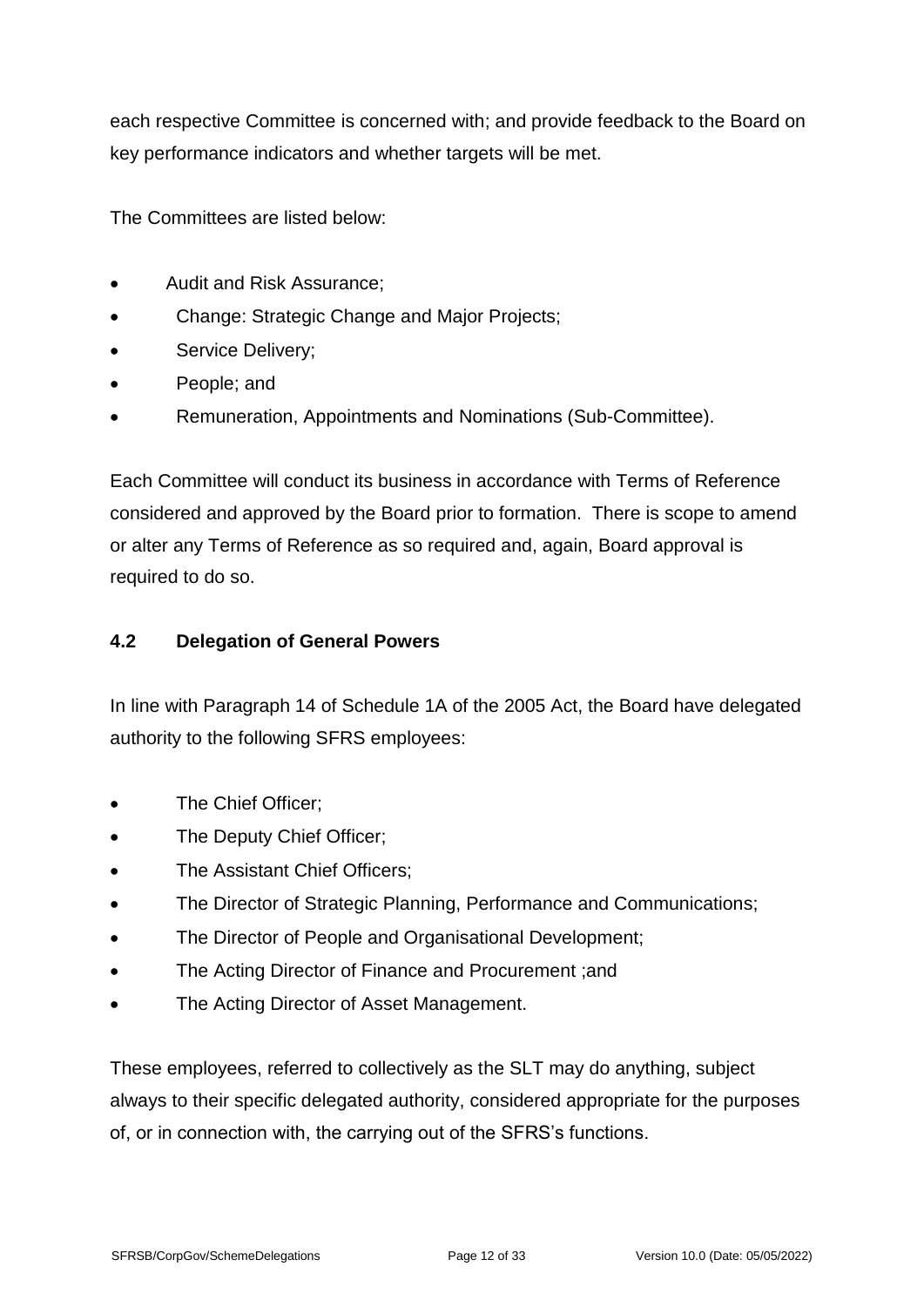#### <span id="page-12-0"></span>**4.3 Chief Officer Unplanned Absence**

In exceptional circumstances and where a situation arises that results in the extended absence of the Chief Officer, the Chair of the SFRS Board may delegate authority, as detailed within Section 6, to the Deputy Chief Officer. Subsequent to this decision, the Chair of the SFRS Board will inform the full SFRS Board at the earliest opportunity of this decision. As a result, the Deputy Chief Officer will have this delegated authority immediately following the Chair of the SFRS Board's decision and for the complete duration of the Chief Officer's extended period of absence only.

#### <span id="page-12-1"></span>**4.4 Interim SLT Positions**

Should any SLT position be held by a member of staff acting up to that role, or by circumstance assume on an interim basis the obligations of that role, they will automatically acquire the delegated and/or sub-delegated authority under that specific position to make all relevant decisions. This delegated and/or sub-delegated authority will be held only for the interim period of acting up or having assumed those obligations. Such delegated authority will both include general powers held by the particular SLT position, together with any specific delegated authority referred to throughout this Scheme of Delegations.

# <span id="page-12-2"></span>**4.5 Delegation to Act as Authorised Signatories**

Any probative document which, if entered into, will create a legally binding relationship between SFRS and another party shall (unless otherwise provided for herein) be executed for and on behalf of the SFRS by a member of the Board or by any one of the members of the SLT who are hereby authorised by the Board to execute on the SFRS's behalf.

In accordance with the Requirements of Writing (Scotland) Act 1995, the signature for and on behalf of the SFRS by a Board member or SLT member must be witnessed by one person. This person can be any employee of SFRS and may also be another Board member or SLT member. The Chief Officer and any SLT member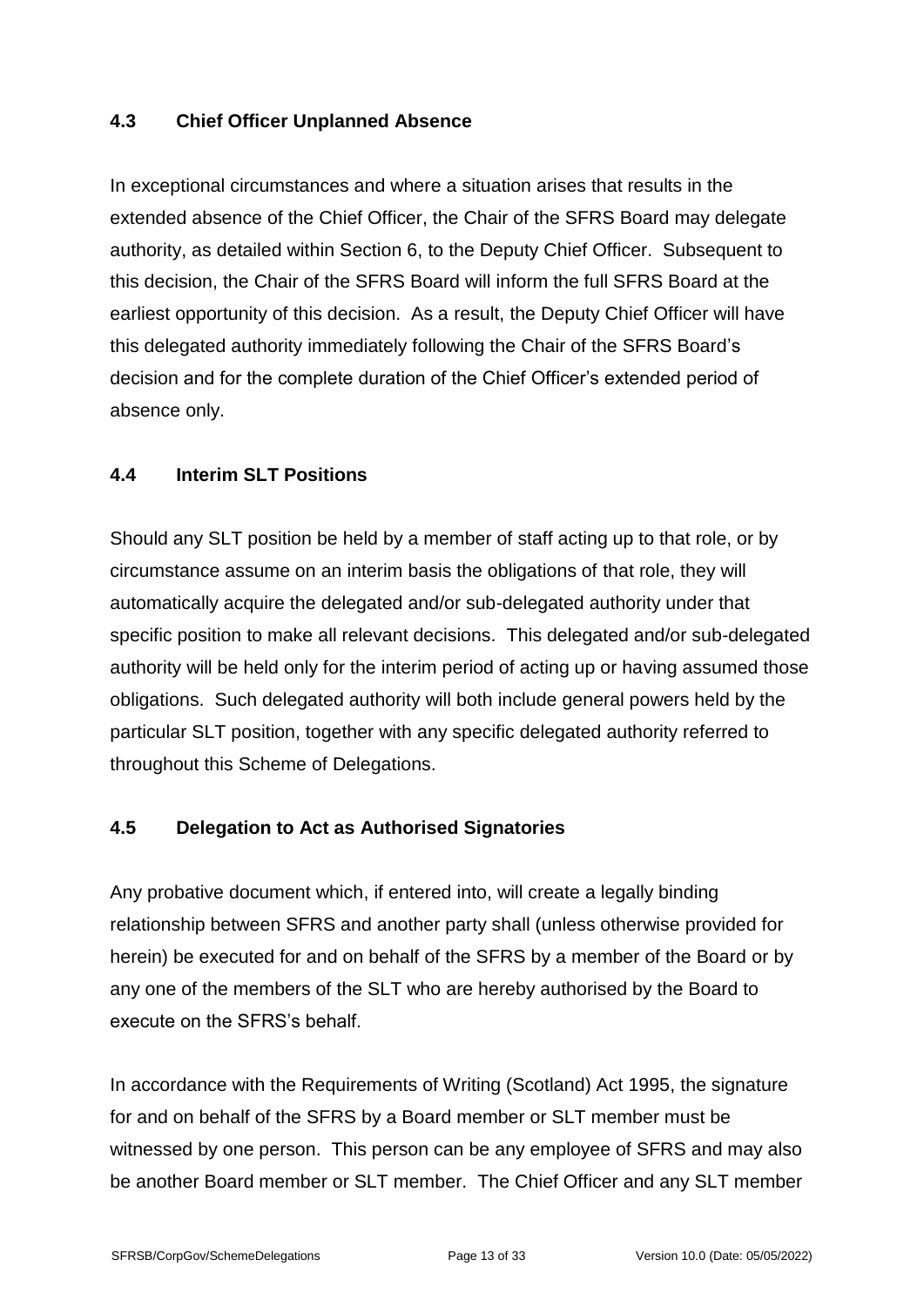may sub-delegate his/her authority to any SFRS employee who holds a role which he/she deems it appropriate for authority to be delegated to.

### <span id="page-13-0"></span>**5. DELEGATION TO SFRS ACCOUNTABLE OFFICER**

#### <span id="page-13-1"></span>**5.1 General Responsibilities**

The Principal Accountable Officer for the Scottish Administration (the Permanent Secretary of the Scottish Government) designates the Chief Officer as the Accountable Officer for the SFRS. The essence of the role of Accountable Officer is subject to Section 5 of the [Principal Officer's Memorandum to Accountable Officers of](https://www.gov.scot/publications/scottish-public-finance-manual/accountability/annex-2-memorandum-to-accountable-officers-other-public-bodies/)  [Other Public Bodies,](https://www.gov.scot/publications/scottish-public-finance-manual/accountability/annex-2-memorandum-to-accountable-officers-other-public-bodies/) a personal responsibility for the propriety and regularity of the public finances for the SFRS and ensuring that the resources of the body are used economically, efficiently and effectively.

The Accountable Officer must make sure arrangements for delegation promote good management and that they are supported by the necessary staff with an appropriate balance of skills.

The responsibilities delegated to the SFRS Accountable Officer are set out in detail in the Principal Accountable Officer's Memorandum to Accountable Officers of Other Public Bodies.

#### <span id="page-13-2"></span>**5.2 Strategic and Financial Management Responsibilities**

While the responsibilities of the SFRS Accountable Officer cannot be delegated or shared, authority for budgets and associated strategic and financial management responsibilities can be delegated to appropriate SFRS employees. The SFRS Accountable Officer, therefore, authorises members of the SLT to undertake the following responsibilities: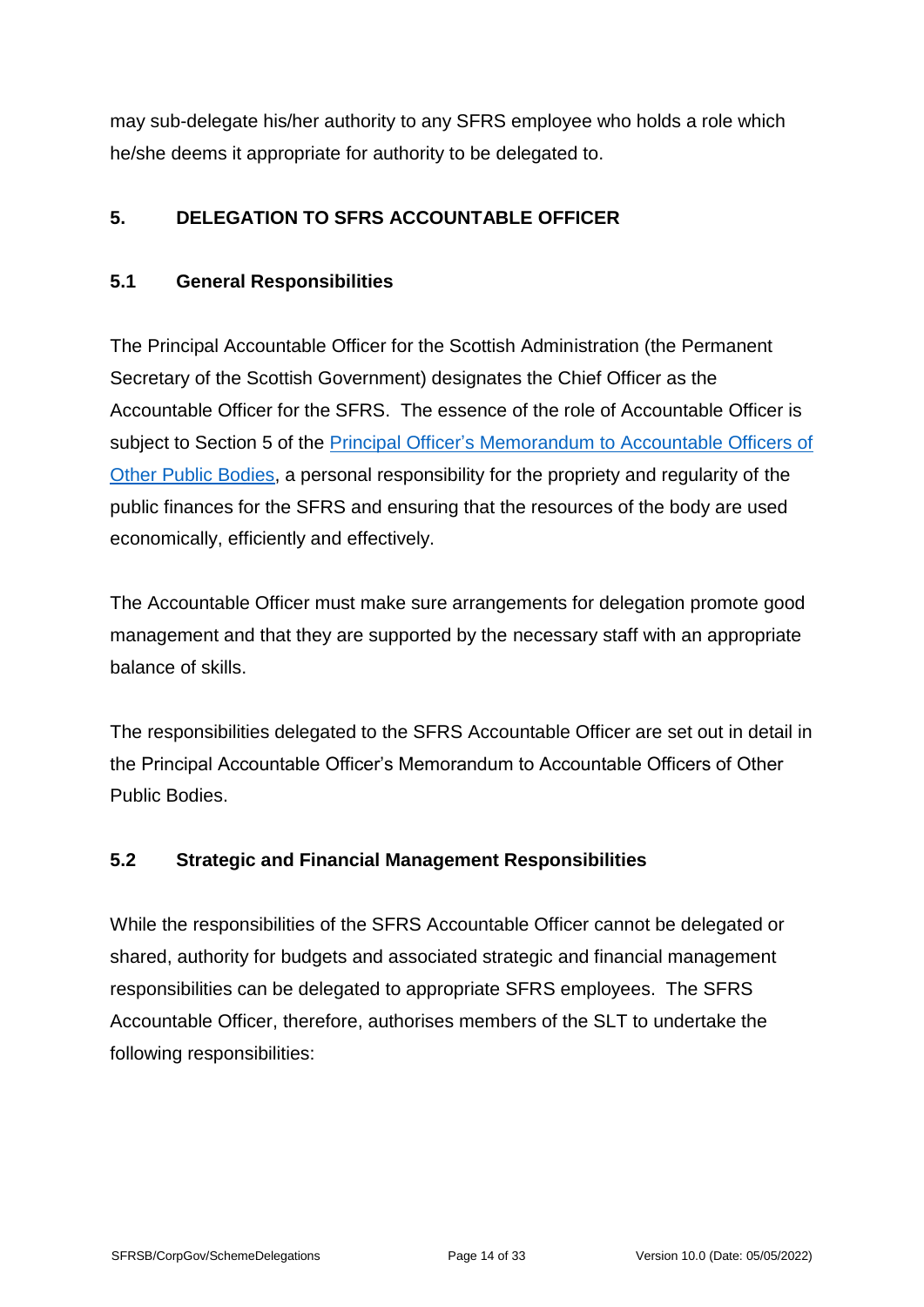#### 5.2.1 Strategic Management Responsibilities (All members of the SLT)

- proposing objectives, priorities, outcomes and performance indicators for the organisation which square with the organisation's aims, policy and management objectives;
- making plans and ensuring that adequate systems are in place to achieve these objectives effectively, efficiently and economically;
- ensuring that adequate systems for internal control and risk management, both financial and otherwise, are in place and are monitored and reviewed regularly;
- monitoring and reporting of performance to the organisation's management board and/or Accountable Officer; and
- ensuring that functions are discharged with due regard to economy, efficiency and effectiveness within an overall framework of Best Value.
- 5.2.2 Financial Management Responsibilities (Acting Director of Finance and Procurement)
- ensuring that proper financial procedures are in place and are followed and that these comply with relevant guidance, in particular the [Scottish Public](https://www.gov.scot/publications/scottish-public-finance-manual/)  [Finance Manual \(SPFM\),](https://www.gov.scot/publications/scottish-public-finance-manual/) ensuring that funds and assets are properly managed and safeguarded, with checks as appropriate; and
- ensuring that any relevant risks, whether to achievement of business objectives, regularity, propriety or value for money, are identified and effectively managed.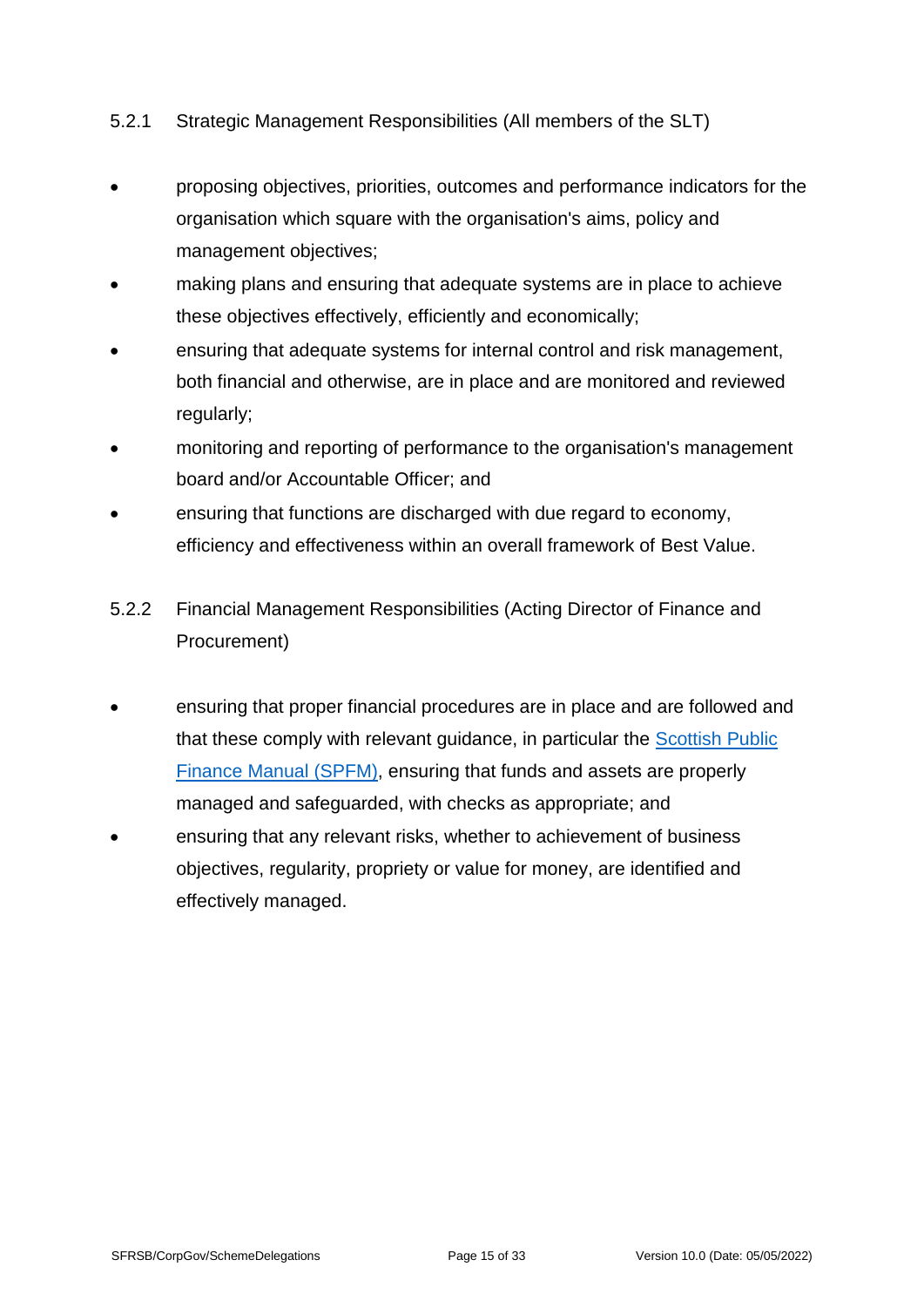### <span id="page-15-0"></span>**6. DELEGATION TO SFRS CHIEF OFFICER**

#### <span id="page-15-1"></span>**6.1 Acquisitions, Disposals and Property Provisions**

The Board authorises the Chief Officer to*:*

- acquire and dispose of land and other heritable or moveable property, including the compulsory purchase of land, with the authorisation of Scottish Ministers, in accordance with the requirements of the SPFM, and with the Board's strategic direction;
- approve the use of SFRS heritable or moveable property by other organisations, most specifically but not limited to the sharing or leasing of property and/or the right of access across SFRS property;
- Sign documentation relating to the sale, purchase or use of SFRS heritable or moveable property;
- determine and control the apportionment of accommodation for SFRS's employees, standards of furniture, furnishings and equipment within SFRS's premises;
- maintain registers of assets together with records of transactions and values; and
- arrange, as appropriate, for the sale of surplus, or disposal of discarded, PPE, work equipment and vehicles.

The Chief Officer sub-delegates this authority to the Acting Director of Asset Management.

#### <span id="page-15-2"></span>**6.2 Arms and Badge**

The Board authorises the Chief Officer to:

issue guidelines on the use of the SFRS Arms and Badge which is recorded in the Public Register of All Arms and Bearings in Scotland; and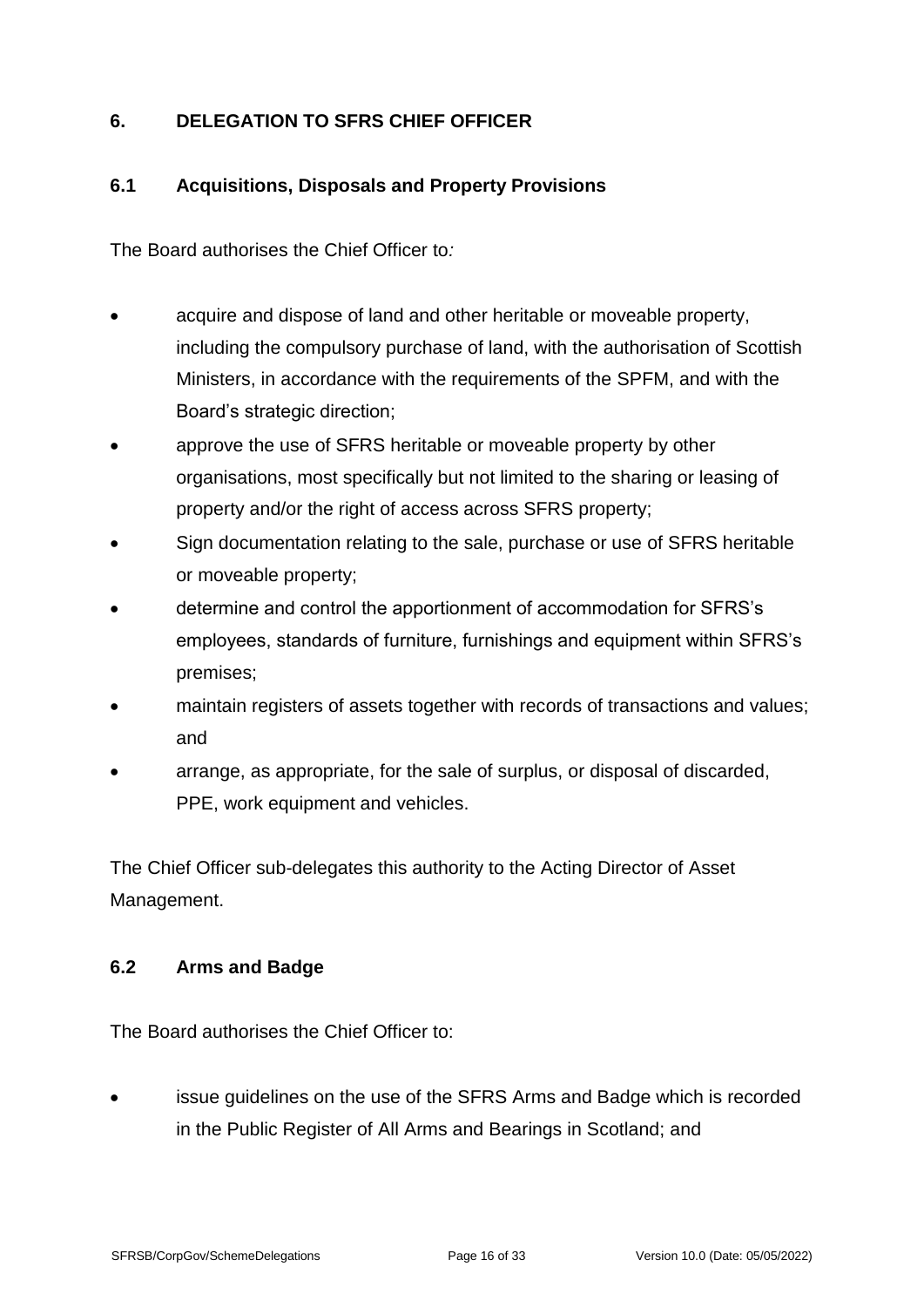• take appropriate action, which may include reporting to the Court of the Lord Lyon, in respect of any misuse of the SFRS Arms and Badge.

#### <span id="page-16-0"></span>**6.3 Authorisation to Exercise Statutory Powers**

The Board authorises the Chief Officer to exercise any discretionary powers available to the SFRS.

The Board authorises the Chief Officer to issue and sign any documentation that conveys necessary authorisation to employees in roles where legislation requires the authorisation in question.

#### <span id="page-16-1"></span>**6.4 Bad Debt and Losses**

The Board authorises the Chief Officer to write off bad debt and/or losses up to and including the value of £1,000 and in accordance with the [Financial Regulations.](https://www.firescotland.gov.uk/access-to-information/publication-scheme/what-we-spend-and-how-we-spend-it.aspx) Cumulative debt must be monitored and, where appropriate, reported to the Audit and Risk Assurance Committee and the Board.

The Chief Officer sub-delegates this authority to the Acting Director of Finance and Procurement.

#### <span id="page-16-2"></span>**6.5 Borrowing**

The Chief Officer may, subject to obtaining the consent of Scottish Ministers, borrow money. Prior to approaching Scottish Government for any such consent, the Chief Officer shall consult with and obtain the Board's consent to make the approach.

The Chief Officer sub-delegates this function to the Acting Director of Finance and Procurement, who will also be under the obligation to obtain the necessary prior consents.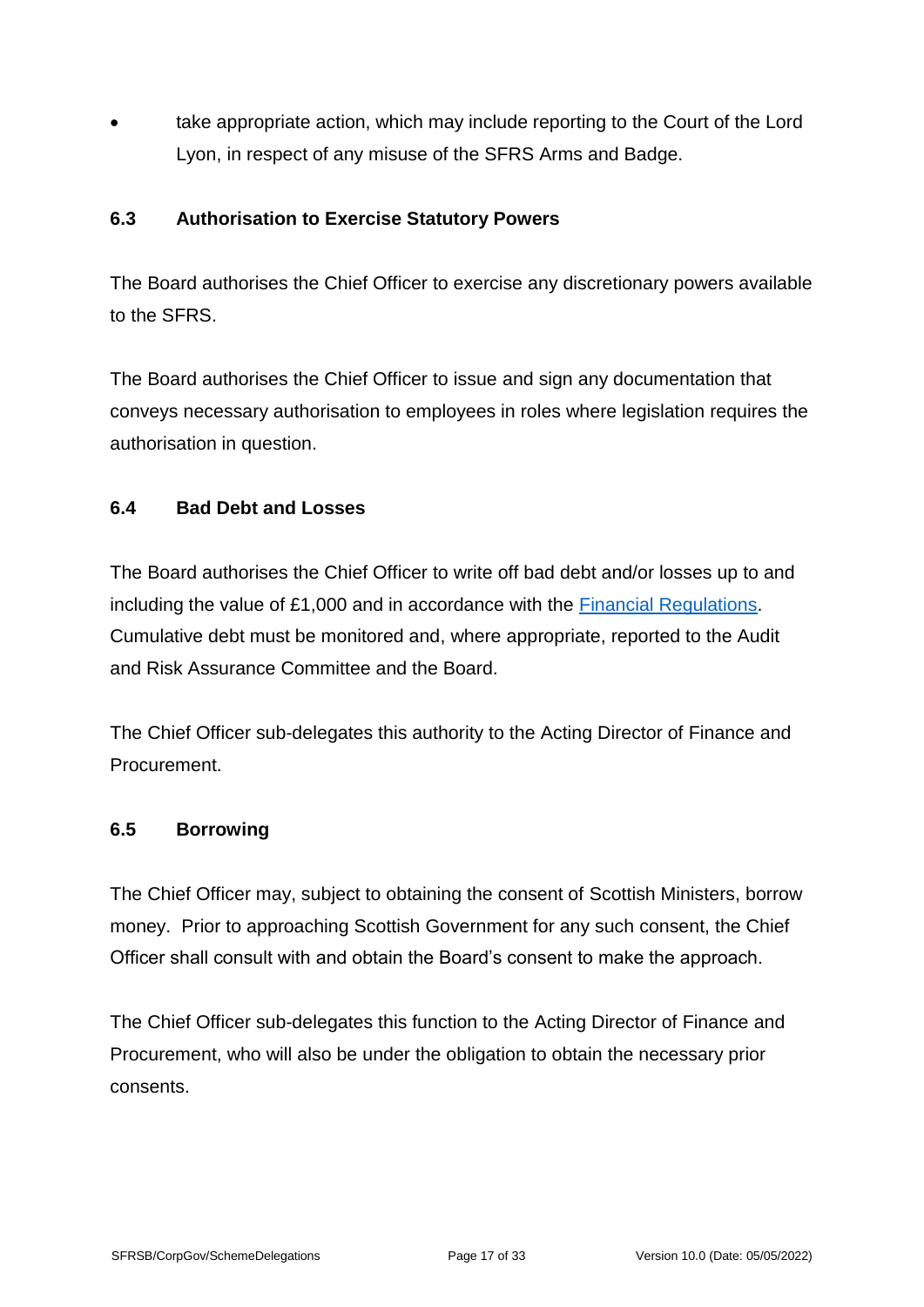#### <span id="page-17-0"></span>**6.6 Complaints, Comments and Compliments**

The Board authorises the Chief Officer to receive and respond on its behalf to complaints, comments and compliments, with the exception of any which relate to the role of Chief Officer, which will be reserved to the Board.

With the exception of complaints, comments and compliments which relate to the Deputy Chief Officer, the Assistant Chief Officers, the Acting Director of Finance and Procurement, the Acting Director of Asset Management, the Director of Strategic Planning, Performance and Communications and Director of People and Organisational Development, the Chief Officer sub-delegates this authorisation to the Director of Strategic Planning, Performance and Communications.

#### <span id="page-17-1"></span>**6.7 Consultants**

The Board authorises the Chief Officer, the Chief Officer having first consulted and received advice from the Acting Director of Finance and Procurement and the Director of People and Organisational Development, to source and appoint any external business and management consultants evidenced as necessary and where no existing employee is able to carry out the requirement. For any such consultancy contract with a potential or actual value of or above £100,000, Scottish Government's prior approval shall be sought and obtained in writing and only after the Chief Officer has consulted with and obtained the Board's consent to seek such approval. Aside from the monetary value, this must also align to the procurement guidance and the Board request that anything that could also have an impact on the reputational risk to the Service, regardless of spend, is also closely considered and as necessary brought to the attention of the Board at the earliest opportunity.

#### <span id="page-17-2"></span>**6.8 Contracts**

The Chief Officer, the Acting Director of Finance and Procurement and the Acting Director of Asset Management may enter into contracts for the supply of goods, works and services on behalf of the SFRS subject to adhering to the SFRS's [Standing Orders for the Regulation of](https://www.firescotland.gov.uk/access-to-information/publication-scheme/how-we-procure-goods-and-services-from-external-providers.aspx) Contracts and subject to the Acting Director of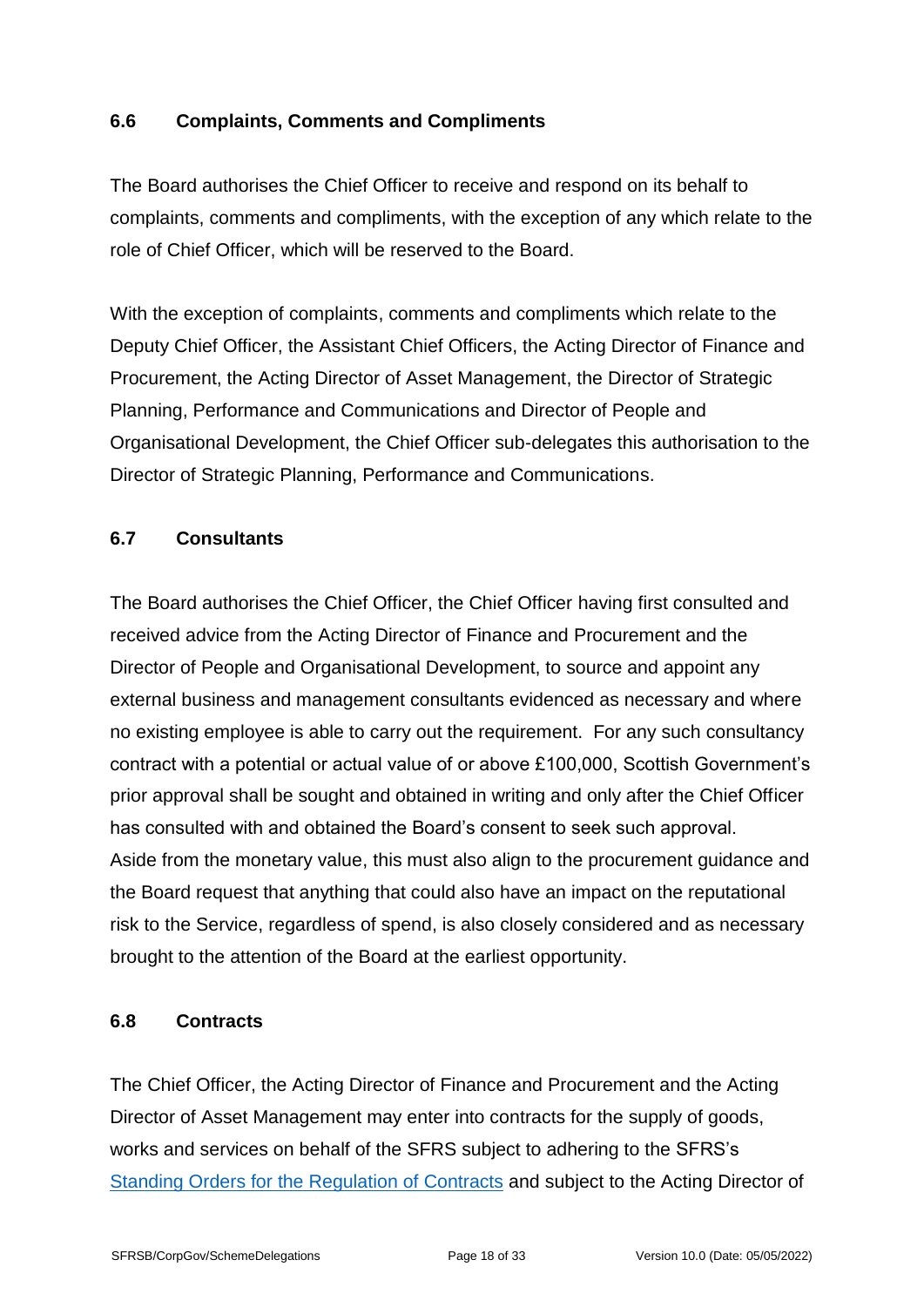Finance and Procurement confirming that appropriate budget provision has been made.

#### <span id="page-18-0"></span>**6.9 Correspondence and Communications**

The Board authorises the Chief Officer to issue and sign correspondence and communications that may be sent in the name of SFRS and which may bear the SFRS badge. Notwithstanding correspondence and communications sent on behalf of SFRS in respect of matters restricted under the Scheme, the Chief Officer subdelegates this authority to all SLT members who, in turn, further delegate this authority under Section 7 of the Scheme. For the avoidance of doubt, the term 'correspondence and communications' shall include all letters, faxes, emails and other forms of electronic communication that may be sent on behalf of SFRS.

### <span id="page-18-1"></span>**6.10 Damage or Loss to Personal Property**

The Board authorises the Chief Officer to consider and, if deemed appropriate, approve payment of in whole or in part valid and vouched claims from employees for damage to, or loss of, personal property in the course of their employment where the employee is not at fault and is not otherwise insured.

# <span id="page-18-2"></span>**6.11 Data Protection and Freedom of Information**

The Board authorises the Chief Officer to:

- make, submit and update the necessary registrations;
- consider and respond to applications made under the Data Protection Act 2018 and the Freedom of Information (Scotland) Act 2002;
- determine the appropriate person(s) to consider and respond to any reviews sought in terms of the said legislation; and
- if necessary and appropriate, enter into any Information Sharing Protocols.

The Chief Officer sub-delegates this authorisation to the Director of Strategic Planning, Performance and Communications.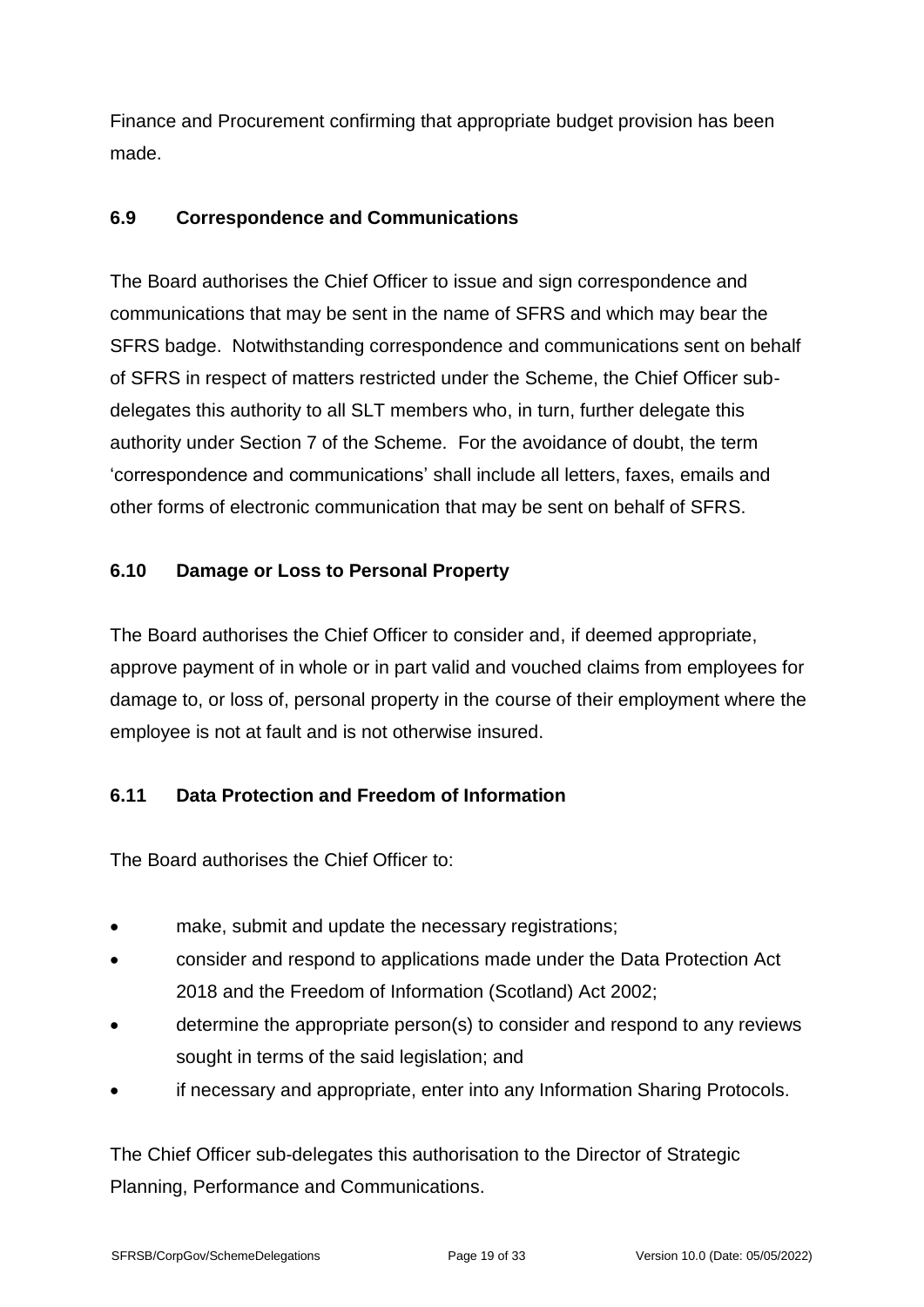### <span id="page-19-0"></span>**6.12 Senior Appointments**

The Board authorises the Chief Officer to appoint members of the SLT, and Heads of Function. The Chair of the Board, or their representative, will be involved in all SLT appointments. With all senior appointments, the Chief Officer shall engage in prior consultation with the Remuneration, Appointments and Nominations Sub Committee with regard to the appointment process and shall provide feedback to the Committee in respect of the final selections from the process. For the avoidance of doubt, there shall be no further delegation of authority to appoint SLT members, and Heads of Functions beyond the delegation from the Board to the Chief Officer.

#### <span id="page-19-1"></span>**6.13 Employment of Staff**

With the exception of (1) appointments reserved by statute to the Board, (2) any matters requiring the prior approval of Scottish Government, (3) any matters specifically falling within the terms of reference of any SFRS Committee and (4) any matters subject to national negotiations at Scottish and UK level, the Board delegates its authority under Paragraph 8 (SFRS's employees) of Schedule 1A of the 2005 Act to employ staff to the Chief Officer.

Where appropriate, the Chief Officer sub-delegates the authority to employ staff to the Director of People and Organisational Development.

#### <span id="page-19-2"></span>**6.14 Finances and Payments**

The Board authorises the Chief Officer to maintain and administer the SFRS's financial resources, including the operation of bank account(s) and the receipt and making of appropriate payments in accordance with the SPFM and SFRS's [Financial](https://www.firescotland.gov.uk/access-to-information/publication-scheme/what-we-spend-and-how-we-spend-it.aspx)  [Regulations.](https://www.firescotland.gov.uk/access-to-information/publication-scheme/what-we-spend-and-how-we-spend-it.aspx)

The Chief Officer sub-delegates this authority to the Acting Director of Finance and Procurement.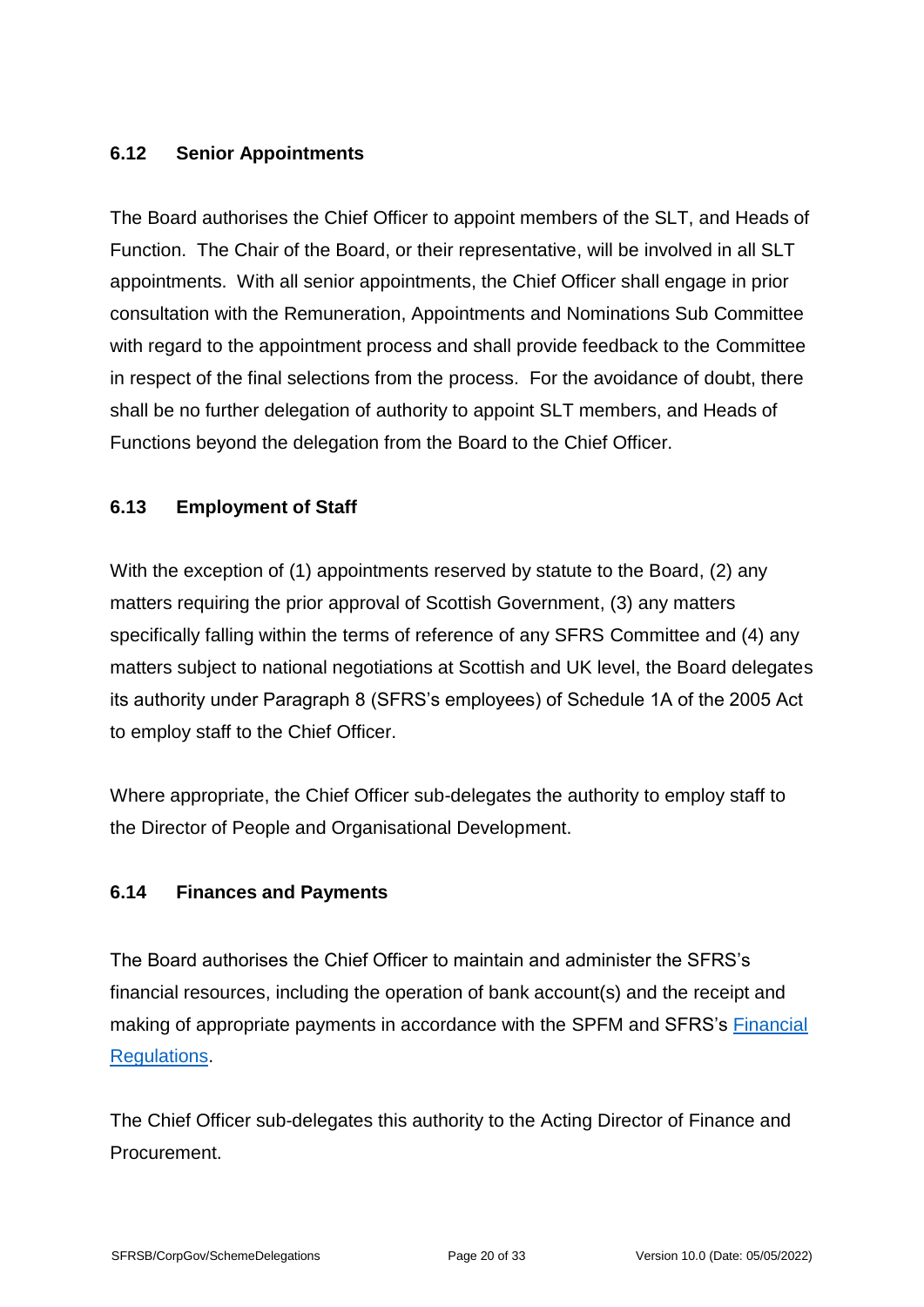#### <span id="page-20-0"></span>**6.15 Fines**

The Board authorises the Chief Officer to consider and, if appropriate, pay or contribute to the legal expenses and outlays of defending a SFRS employee charged with an offence (for example, an offence in contravention of Road Traffic or Health and Safety legislation) whilst acting in the course of their employment, subject to the stipulation the employee is not considered to have been on a frolic of their own (i.e. the employee's actions must have been at the material time closely connected with their employment). Scottish Government's prior written approval is required for any such special payments over the value of £1,000.

#### <span id="page-20-1"></span>**6.16 Fire Safety (Prevention and Protection) and Fire Investigation**

The Board authorises the Chief Officer to carry out its statutory duties and exercise its discretionary powers under the 2005 Act and associated subordinate legislation made thereunder, together with other legislation relevant to this particular function.

The Board authorises the Chief Officer to issue any necessary letters of authorisation to employees engaged in Enforcement or Fire Investigation roles.

#### <span id="page-20-2"></span>**6.17 Foreign Travel / Travel Outwith Scotland / Conferences and Seminars**

The Chief Officer's foreign travel or travel outwith Scotland must be authorised and approved by the Chair.

The Board authorises the Chief Officer to authorise and approve foreign travel or travel outwith Scotland and attendance at any relevant conferences or seminars or meetings for any SFRS employee who is on SFRS business. The Chief Officer subdelegates this authority to all SLT members.

#### <span id="page-20-3"></span>**6.18 Gifts and Hospitality**

The Board authorises the Chief Officer to: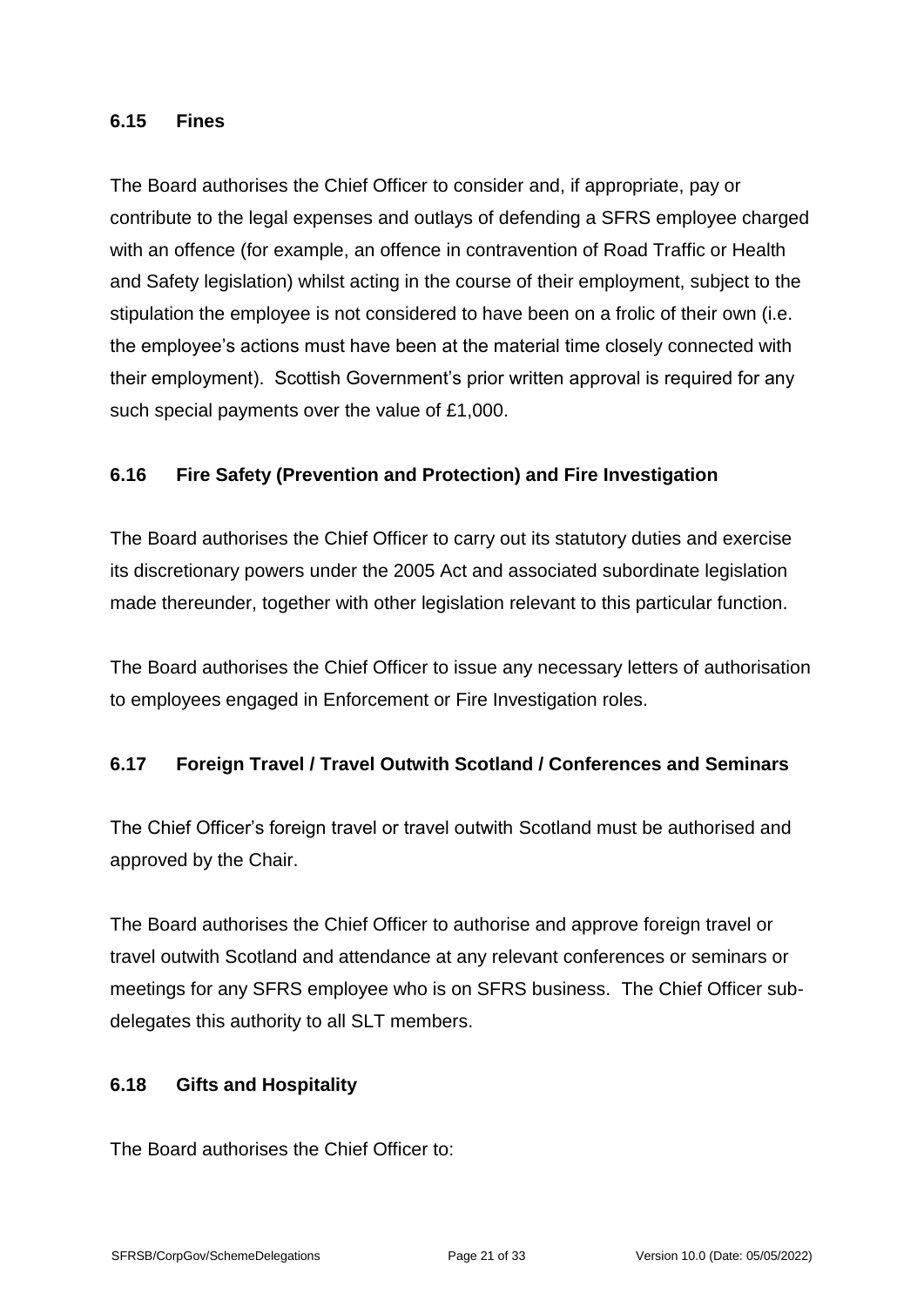- accept and provide gifts and hospitality in accordance with the SPFM and with SFRS's [Gifts, Hospitality and Interests Policy,](https://www.firescotland.gov.uk/access-to-information/publication-scheme/what-we-spend-and-how-we-spend-it.aspx) which clearly states SFRS's commitment to high standards of ethical behaviour; and
- maintain and publish a register of Gifts, Hospitality and Interests, in accordance with SFRS's Gifts, Hospitality and Interests Policy.

The Chief Officer sub-delegates this authority to Acting Director of Finance and Procurement.

#### <span id="page-21-0"></span>**6.19 Health and Safety**

The Board authorises the Chief Officer to carry out the operational delivery of health and safety. The Chief Officer sub-delegates this authority to the Assistant Chief Officer, Director of Training, Safety and Assurance. However the Board retain a duty of care towards all staff within the Service and are therefore accountable for the scrutiny of compliance with applicable Health and Safety Legislation.

#### <span id="page-21-1"></span>**6.20 Insurance**

The Board authorises the Chief Officer to take out and maintain appropriate insurance cover as required by employees who are employed in a particular professional capacity and as required by Landlords or other third parties with whom the SFRS is transacting or working in partnership where commercial insurance is a stipulation and whether or not the SFRS is for all other matters self-insured.

In the event that the SFRS is permitted by Scottish Government to take out insurance cover for all or part of its functions, then the Board authorises the Chief Officer to take out and maintain appropriate insurance cover.

The Chief Officer sub-delegates this authority to the Acting Director of Finance and Procurement.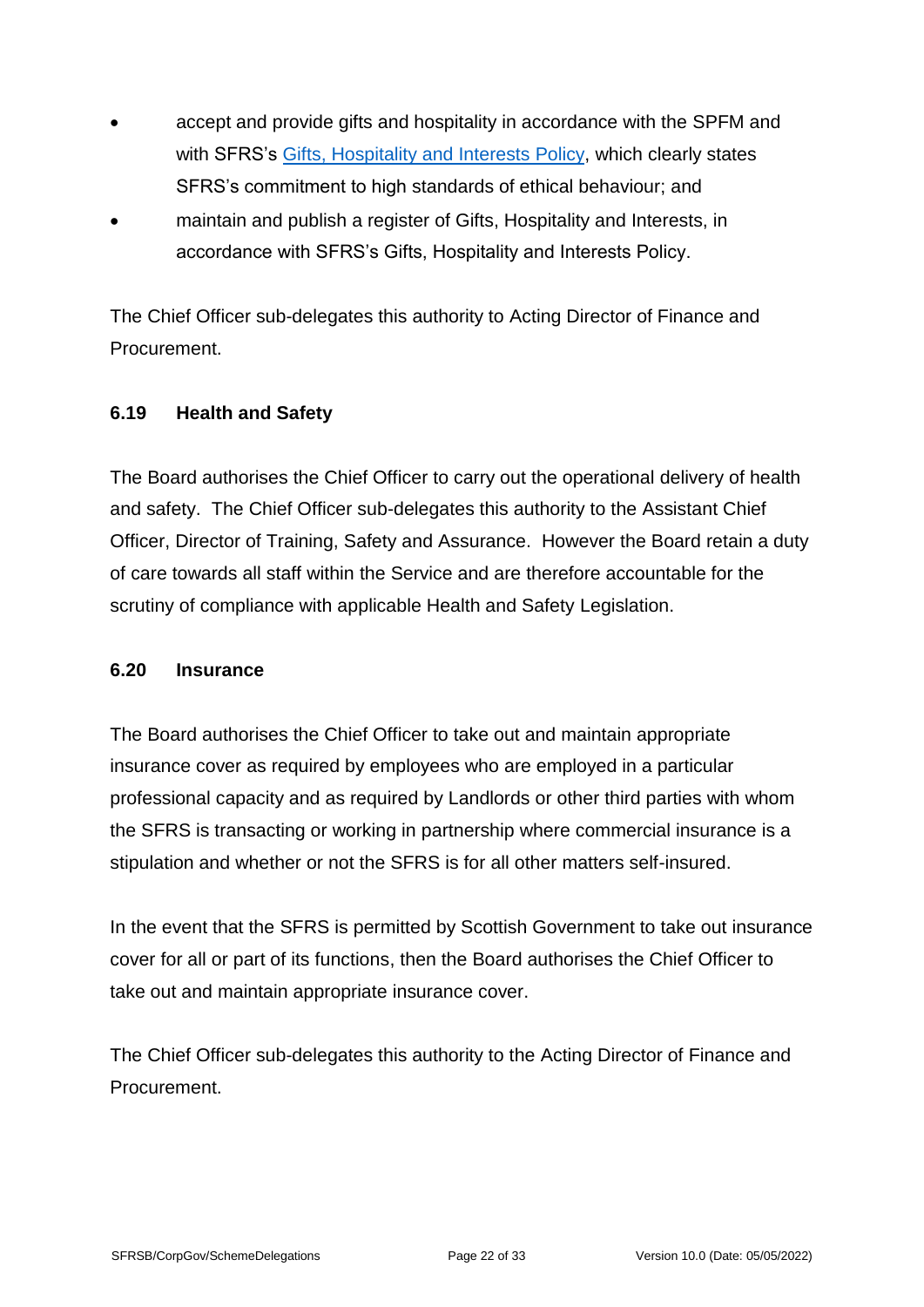#### <span id="page-22-0"></span>**6.21 Legal Proceedings and Litigation**

The Board authorises the Chief Officer to:

- lodge caveats if deemed necessary;
- accept service of all types of legal claims and legal documents;
- process employer's liability, public liability, motor vehicle and other such claims;
- initiate, enter, defend or withdraw from legal proceedings (judicial and quasijudicial);
- negotiate settlement of claims or legal proceedings in accordance with the [Scottish Public Finance Manual \(SPFM\);](https://www.gov.scot/publications/scottish-public-finance-manual/accountability/annex-2-memorandum-to-accountable-officers-other-public-bodies/)
- settle all claims in accordance with the Scottish Public Finance Manual (particularly under the "Settlement Agreements, Severance, Early Retirement and Redundancy Terms" Section) and all other applicable Guidance. All such settlements, for any amount, must therefore be referred to SG before being considered or offered. Claims not specifically covered by the Scottish Public Finance Manual or other applicable Guidance are authorised, without prior Scottish Government approval and without reference to the Chair and the Board, up to and including the value of £25,000;
- engage in arbitration or mediation;
- enter compromise agreements;
- prepare and submit reports to the Crown Office and Procurator Fiscal Service in relation to offences identified in the course of the SFRS carrying out its functions, and
- engage Solicitors, Solicitor Advocates and Counsel to provide advice, opinions and representation.

The Chief Officer sub-delegates his authority to negotiate settlement of claims or legal proceedings to the Acting Director of Finance and Procurement and the remainder of this authority to the Director of Strategic Planning, Performance and Communications.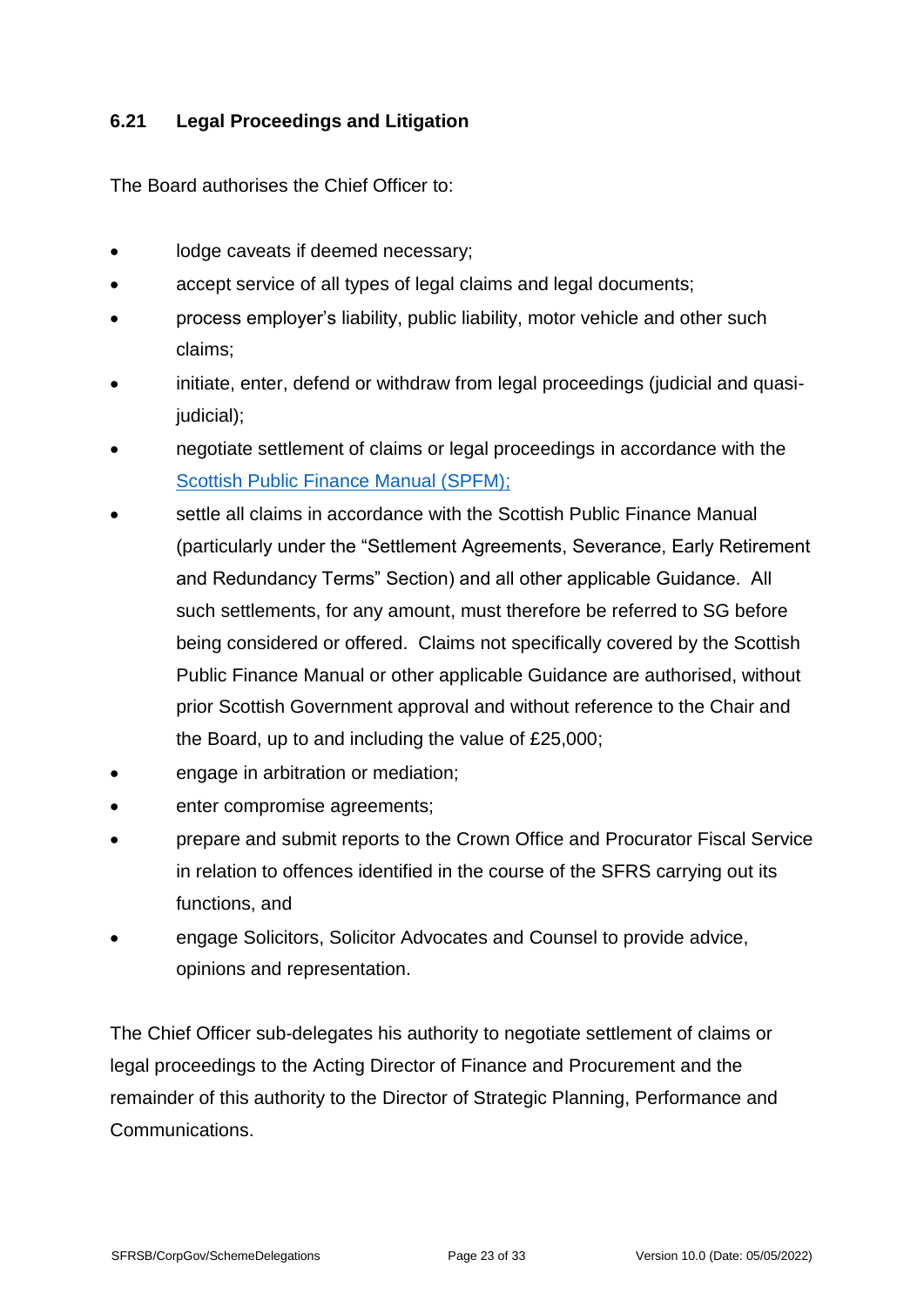#### <span id="page-23-0"></span>**6.22 Licences**

The Board authorises the Chief Officer to obtain any necessary licences, including but not limited to software licences, required to enable the SFRS to carry out its functions.

The Chief Officer sub-delegates this authorisation to members of the SLT, as appropriate.

#### <span id="page-23-1"></span>**6.23 Local Senior Officers**

The Chief Officer shall designate an SFRS employee to the role of Local Senior Officer (LSO) for each local authority and the LSO shall carry out the delegated functions narrated at Section 41J (2) of the 2005 Act.

#### <span id="page-23-2"></span>**6.24 Loans of Assets**

The Board authorise the Chief Officer to provide on temporary or short-term loan assets which are not operationally sensitive, confidential or would breach the Data Protection principles to reputable third parties for research purposes, public exhibition or wider public benefit. The loan may be upon such terms and conditions as the Chief Officer deems appropriate and may include a requirement for security and insurance cover.

#### <span id="page-23-3"></span>**6.25 Media and Publications**

The Board authorises the Chief Officer to formulate and issue on its behalf media releases and responses and to consider requests from media organisations to record sound and/or images of the SFRS for public transmission.

The Chief Officer sub-delegates this authorisation to the Director of Strategic Planning, Performance and Communications.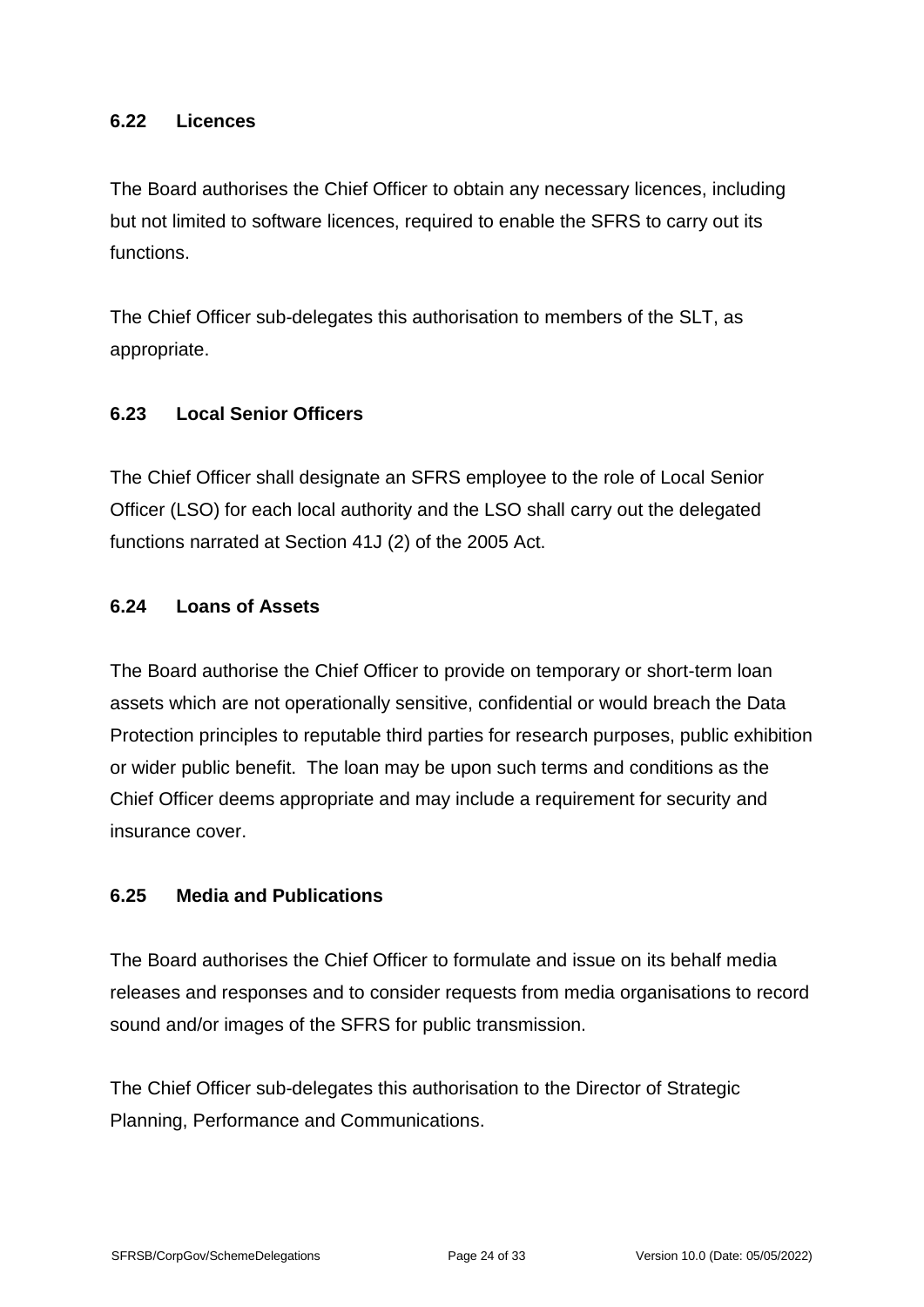The Board authorises the Chief Officer to draft, for its consideration, publications required by legislation or Scottish Government and, once subsequently approved by the Board, to issue same on its behalf in accordance with any such requirement.

#### <span id="page-24-0"></span>**6.26 Objections**

The Board authorises the Chief Officer to lodge any objections to planning applications, building warrants, road traffic orders and any similar statutory procedures to which the SFRS may be a competent objector and to engage in the objection process, incurring any necessary costs associated therewith and to withdraw any objection, if deemed appropriate.

# <span id="page-24-1"></span>**6.27 Principal Fire and Rescue Functions and Ancillary Functions (Response and Resilience)**

The Board authorise the Chief Officer to carry out its statutory duties and exercise its discretionary powers under the 2005 Act, and associated subordinate legislation made thereunder, together with other legislation relevant to this function.

# <span id="page-24-2"></span>**6.28 Statutory Notices**

The Board hereby authorises the Chief Officer to draft, sign and serve statutory notices on its behalf, including Prohibition Notices, Enforcement Notices and Alterations Notices under Sections 63, 64 and 65 respectively of the 2005 Act and, if necessary, to withdraw such Notices.

The Chief Officer sub-delegates this authority to the Deputy Chief Officer and the Assistant Chief Officers.

#### <span id="page-24-3"></span>**6.29 Urgent Issues**

Where time is of the essence and in order to eradicate or minimise actual or reasonably perceived operational risk to the SFRS, the Chief Officer may take reasonable and appropriate action in relation to any function not delegated to the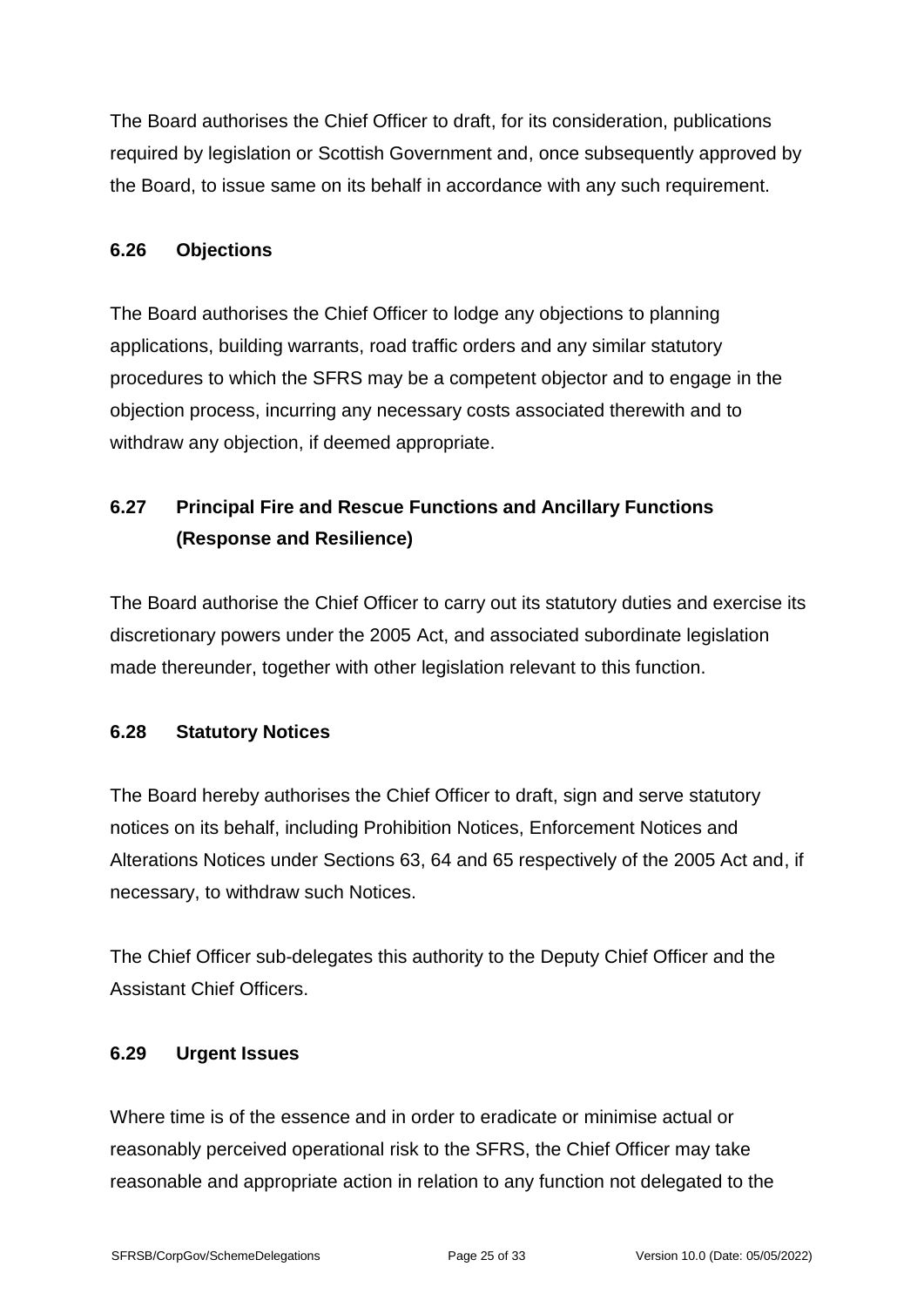Chief Officer role. The Chief Officer must thereafter report same to the Chair of the SFRS with full reasoning for the decision as soon is reasonably practicable after the exercise of the function.

#### <span id="page-25-0"></span>**6.30 Warrant and Identity Cards**

The Board authorises the Chief Officer to issue warrant cards to its employees for the purpose of enabling the employees to both be identified and to exercise the powers and carry out the duties appropriate to the roles held by the employees. There shall be no requirement for such warrant cards to be signed for or on behalf of the SFRS and the Chief Officer requires employees to return warrant cards upon termination of employment with SFRS.

There shall be reserved to the Chair of the Board the power to issue identity cards to the Board members for the purpose of enabling the Board members to be identified and the Chair shall have the power to require the Board members to return the identity cards upon termination of their appointment with SFRS.

# <span id="page-25-1"></span>**6.31 Withdrawal or Amendment of Delegation**

The Chief Officer may amend, extend, qualify or withdraw any sub-delegation which he has previously authorised and shall notify the relevant employees of same as soon as is reasonably practicable.

# <span id="page-25-2"></span>**7. DELEGATIONS TO EMPLOYEES OUTWITH THE STRATEGIC LEADERSHIP TEAM**

Functions delegated to the Chief Officer and any other member of the SLT (namely, the Deputy Chief Officer, the Assistant Chief Officers, the Director of People and Organisational Development, the Acting Director of Finance and Procurement, the Acting Director for Asset Management and the Director of Strategic Planning, Performance and Communications) may be further delegated to any SFRS employee, providing that employee holds a role which operates under the control and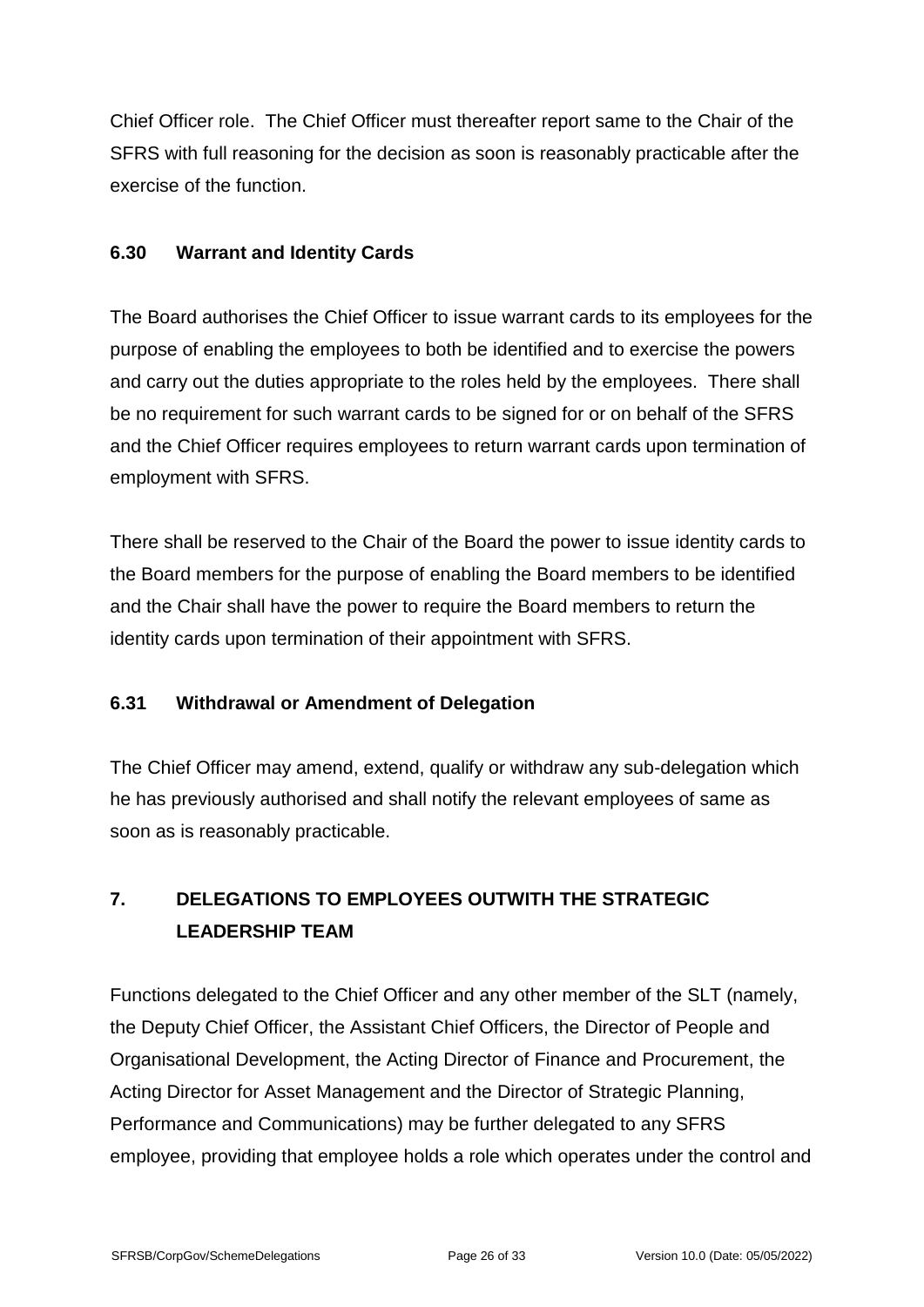direction of the particular SLT member delegating and the delegation is in accordance with the Scheme.

In exercising a function delegated from either the Chief Officer or a member of the SLT, the employee in receipt of the delegated authority shall take account at all times of any appropriate Scottish Government, general SFRS or specific departmental practices and procedures, together with any managerial instruction given or guidance notes issued.

Prior to exercising a delegation, checks shall be made to ensure that financial provision for any outlays and/or ongoing costs is available.

Each member of the SLT shall be responsible for maintaining an up-to-date record of sub-delegations to the various roles within their Directorates.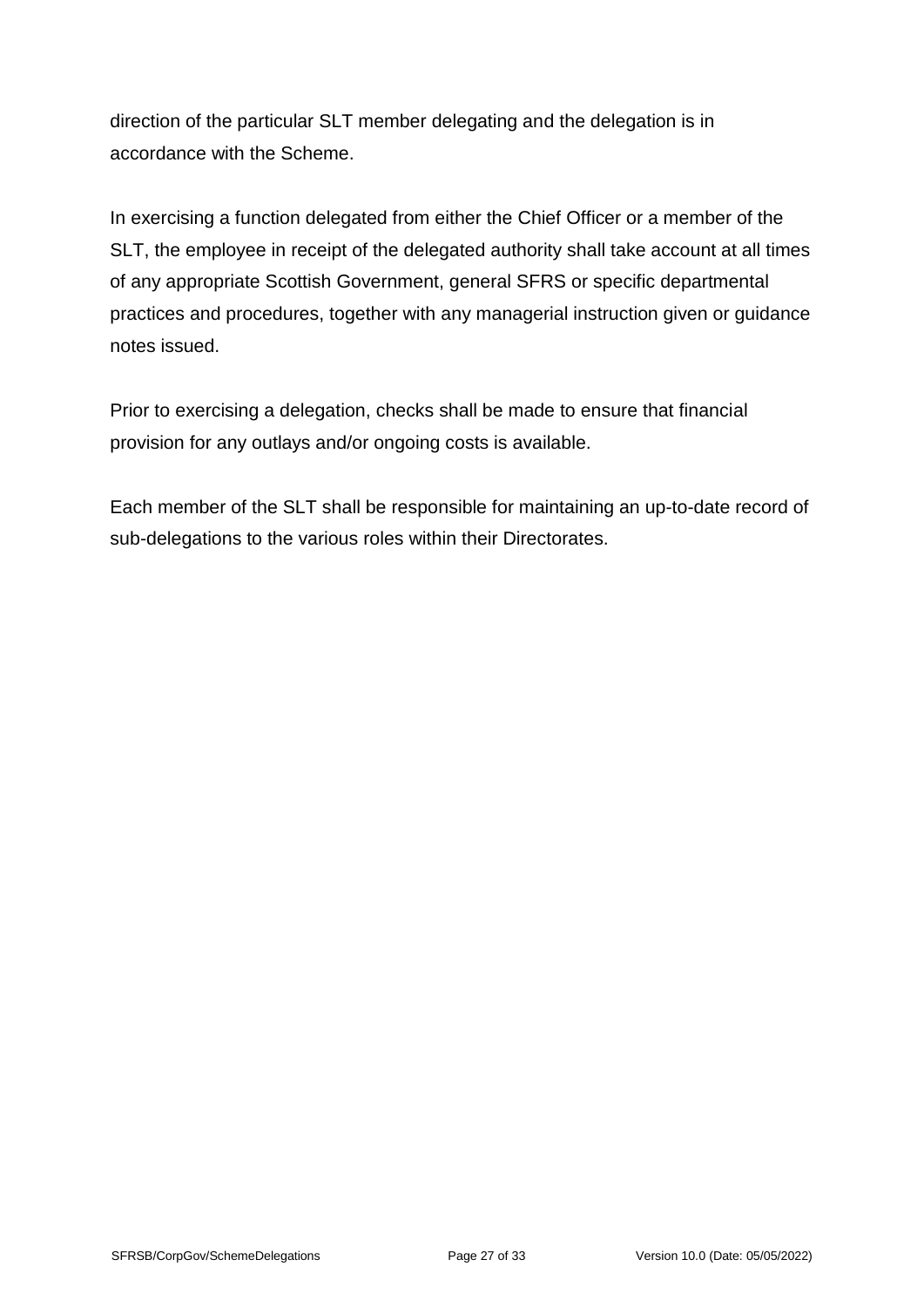

# **Summary Overview of Delegated Powers**

*(\* Note* each member of the SLT shall be responsible for maintaining an up-to-date record of any further sub-delegations to the various roles within their Directorates.)

<span id="page-27-0"></span>

| <b>FUNCTION</b>                                                                | <b>DELEGATED BY THE BOARD</b><br>TO                                       | SUB-<br><b>DELEGATED</b> | <b>DIRECTOR RESPONSIBLE</b>                                                                                              | <b>ACTUAL POST HOLDER</b>                                                                                      |
|--------------------------------------------------------------------------------|---------------------------------------------------------------------------|--------------------------|--------------------------------------------------------------------------------------------------------------------------|----------------------------------------------------------------------------------------------------------------|
| <b>Delegations to Standing</b><br><b>Committees of the Board</b>               | Committees of the Board in<br>accordance with their Terms of<br>Reference | <b>No</b>                |                                                                                                                          |                                                                                                                |
| <b>Delegation of General</b><br><b>Powers</b>                                  | Strategic Leadership Team                                                 | <b>Yes</b>               | N/A                                                                                                                      | N/A                                                                                                            |
| <b>Delegation to Act as</b><br><b>Authorised Signatories</b>                   | Strategic Leadership Team                                                 | <b>Yes</b>               | N/A                                                                                                                      | Any SFRS employee who<br>holds a role which he/she<br>deems it appropriate for<br>authority to be delegated to |
| <b>Strategic and Financial</b><br><b>Management</b><br><b>Responsibilities</b> | <b>Chief Officer</b><br>(Accountable Officer)                             | N <sub>o</sub>           | Accountable Officer, (although not<br>delegating, authorises members of the<br>SLT to undertake these responsibilities). |                                                                                                                |
| <b>Acquisitions and</b><br><b>Disposals</b>                                    | <b>Chief Officer</b>                                                      | <b>Yes</b>               | Asset Management                                                                                                         | Head of Asset Management                                                                                       |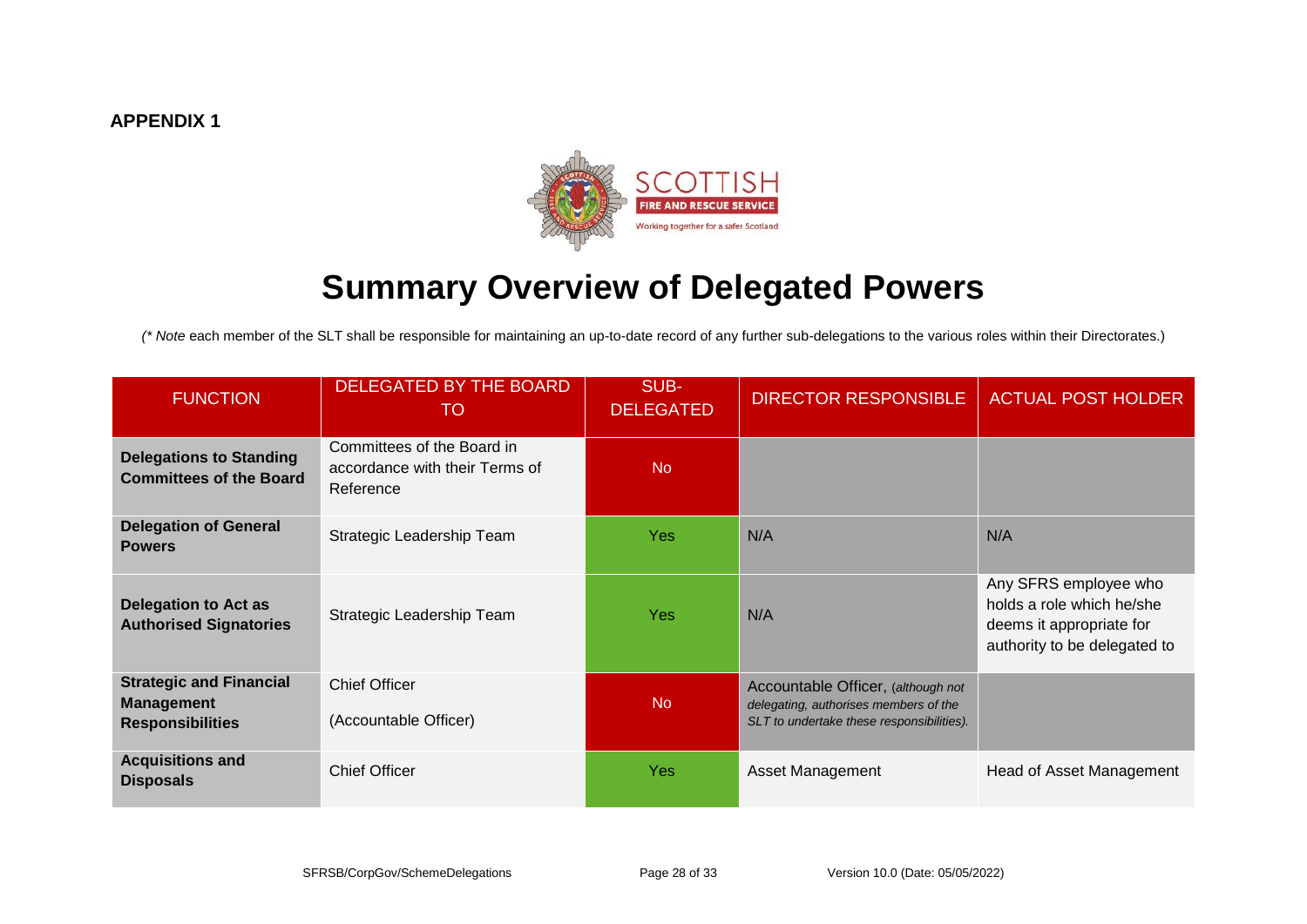| <b>Arms and Badge</b>                                       | <b>Chief Officer</b>                                                                                               | <b>No</b> |                                                                                                       |                                                                       |
|-------------------------------------------------------------|--------------------------------------------------------------------------------------------------------------------|-----------|-------------------------------------------------------------------------------------------------------|-----------------------------------------------------------------------|
| <b>Authorisation to Exercise</b><br><b>Statutory Powers</b> | <b>Chief Officer</b>                                                                                               | <b>No</b> |                                                                                                       |                                                                       |
| <b>Bad Debt and Losses</b>                                  | <b>Chief Officer</b>                                                                                               | Yes       | <b>Finance and Procurement</b>                                                                        | <b>Head of Finance</b>                                                |
| <b>Borrowing</b>                                            | <b>Chief Officer</b>                                                                                               | Yes       | Finance and Procurement,<br>however under the obligation to<br>obtain the necessary prior<br>consents | <b>Head of Finance</b>                                                |
| <b>Complaints, Comments</b><br>and Compliments              | <b>Chief Officer</b>                                                                                               | Yes       | Strategic Planning,<br>Performance and<br>Communications.                                             | <b>Head of Communications</b><br>and Engagement                       |
| <b>Consultants</b>                                          | <b>Chief Officer</b>                                                                                               | <b>No</b> |                                                                                                       |                                                                       |
| <b>Contracts</b>                                            | Chief Officer, the Acting Director of<br>Finance and Procurement and the<br>Acting Director of Asset<br>Management | <b>No</b> |                                                                                                       |                                                                       |
| <b>Correspondence and</b><br><b>Communications</b>          | <b>Chief Officer</b>                                                                                               | Yes       | All members of the Strategic<br>Leadership Team                                                       | Further delegation permitted<br>under Section 7 of the<br>Scheme.     |
| Damage or Loss to<br><b>Personal Property</b>               | <b>Chief Officer</b>                                                                                               | <b>No</b> |                                                                                                       |                                                                       |
| <b>Data Protection and</b><br><b>Freedom of Information</b> | <b>Chief Officer</b>                                                                                               | Yes       | Strategic Planning,<br>Performance and<br>Communications.                                             | Head of Governance,<br><b>Strategy and Performance</b><br>and Head of |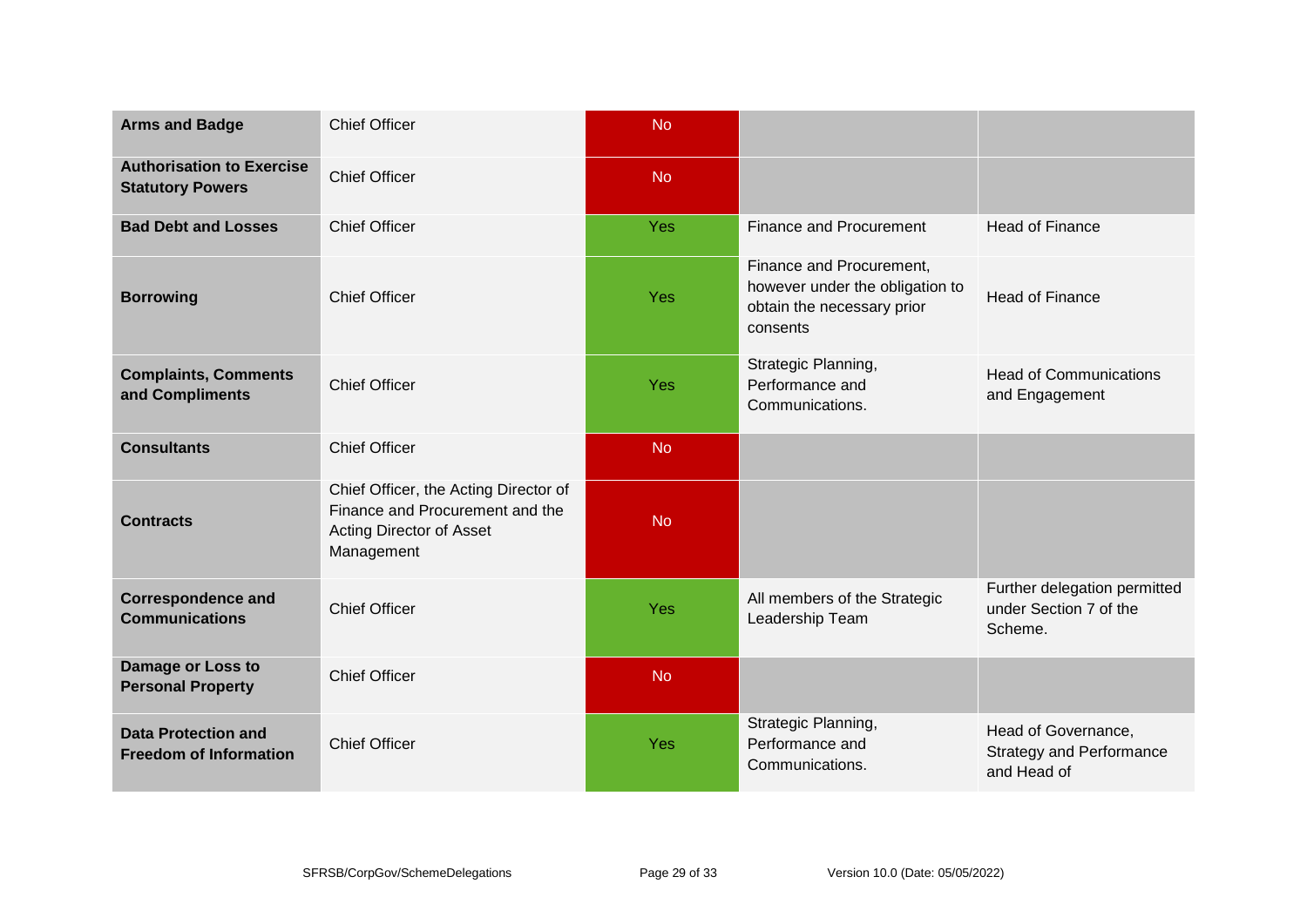|                                                                                                          |                                                                                                                                               |            |                                                                | Communications and<br>Engagement                                    |
|----------------------------------------------------------------------------------------------------------|-----------------------------------------------------------------------------------------------------------------------------------------------|------------|----------------------------------------------------------------|---------------------------------------------------------------------|
| <b>Senior Appointments</b>                                                                               | Chief Officer (with the Chair of the<br>Board involved in all SLT<br>appointments and consultation with<br>RANSC for all senior appointments) | <b>No</b>  |                                                                |                                                                     |
| <b>Employment of Staff</b>                                                                               | <b>Chief Officer</b>                                                                                                                          | <b>Yes</b> | People and Organisational<br>Development, where<br>appropriate | <b>Head of Human Resource</b><br>and Organisational<br>Development. |
| <b>Finances and Payments</b>                                                                             | <b>Chief Officer</b>                                                                                                                          | Yes        | Finance and Procurement                                        | <b>Head of Finance</b>                                              |
| <b>Fines</b>                                                                                             | <b>Chief Officer</b>                                                                                                                          | <b>No</b>  |                                                                |                                                                     |
| <b>Fire Safety (Prevention</b><br>and Protection) and Fire<br>Investigation                              | <b>Chief Officer</b>                                                                                                                          | <b>No</b>  |                                                                |                                                                     |
| <b>Foreign Travel / Travel</b><br><b>Outwith Scotland /</b><br><b>Conferences and</b><br><b>Seminars</b> | <b>Chief Officer</b>                                                                                                                          | Yes        | All members of the Strategic<br>Leadership Team                | Further delegation permitted<br>under Section 7 of the<br>Scheme.   |
| <b>Gifts and Hospitality</b>                                                                             | <b>Chief Officer</b>                                                                                                                          | Yes        | Finance and Procurement                                        | <b>Head of Finance</b>                                              |
| <b>Health and Safety</b>                                                                                 | <b>Chief Officer</b>                                                                                                                          | Yes        | Training, Safety and Assurance.                                | Head of Health, Safety and<br>Wellbeing                             |
| <b>Insurance</b>                                                                                         | <b>Chief Officer</b>                                                                                                                          | <b>Yes</b> | Finance and Procurement                                        | <b>Head of Finance</b>                                              |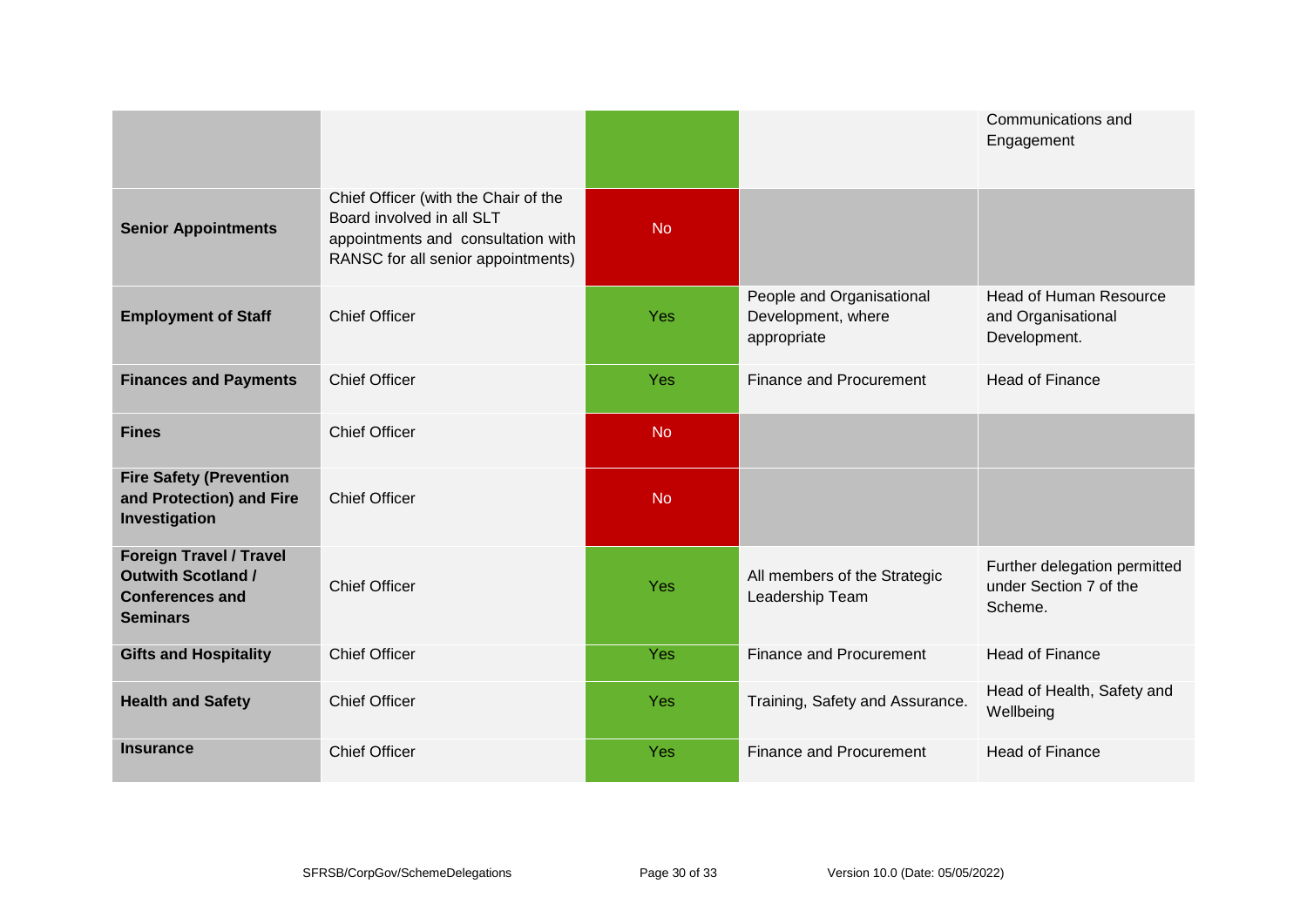| Legal                                                                                                                      | <b>Chief Officer</b> | <b>Yes</b> | <b>Finance and Procurement</b><br>(negotiate settlement of claims or legal<br>proceedings), remainder to the<br>Strategic Planning,<br>Performance and<br>Communications. | Head of Finance and Head<br>of Governance, Strategy and<br>Performance |
|----------------------------------------------------------------------------------------------------------------------------|----------------------|------------|---------------------------------------------------------------------------------------------------------------------------------------------------------------------------|------------------------------------------------------------------------|
| <b>Licences</b>                                                                                                            | <b>Chief Officer</b> | <b>Yes</b> | All members of the Strategic<br>Leadership Team                                                                                                                           | Further delegation permitted<br>under Section 7 of the<br>Scheme.      |
| <b>Local Senior Officers</b>                                                                                               | <b>Chief Officer</b> | <b>Yes</b> | All Local Senior Officers                                                                                                                                                 |                                                                        |
| <b>Loans of Assets</b>                                                                                                     | <b>Chief Officer</b> | <b>No</b>  |                                                                                                                                                                           |                                                                        |
| <b>Media and Publications</b>                                                                                              | <b>Chief Officer</b> | Yes        | Strategic Planning,<br>Performance and<br>Communications.                                                                                                                 | <b>Head of Communications</b><br>and Engagement                        |
| <b>Objections</b>                                                                                                          | <b>Chief Officer</b> | <b>No</b>  |                                                                                                                                                                           |                                                                        |
| <b>Principal Fire and Rescue</b><br><b>Functions and Ancillary</b><br><b>Functions (Response and</b><br><b>Resilience)</b> | <b>Chief Officer</b> | <b>No</b>  |                                                                                                                                                                           |                                                                        |
| <b>Statutory Notices</b>                                                                                                   | <b>Chief Officer</b> | <b>Yes</b> | Deputy Chief Officer and<br><b>Assistant Chief Officers</b>                                                                                                               |                                                                        |
| <b>Urgent Issues</b>                                                                                                       | <b>Chief Officer</b> | <b>No</b>  |                                                                                                                                                                           |                                                                        |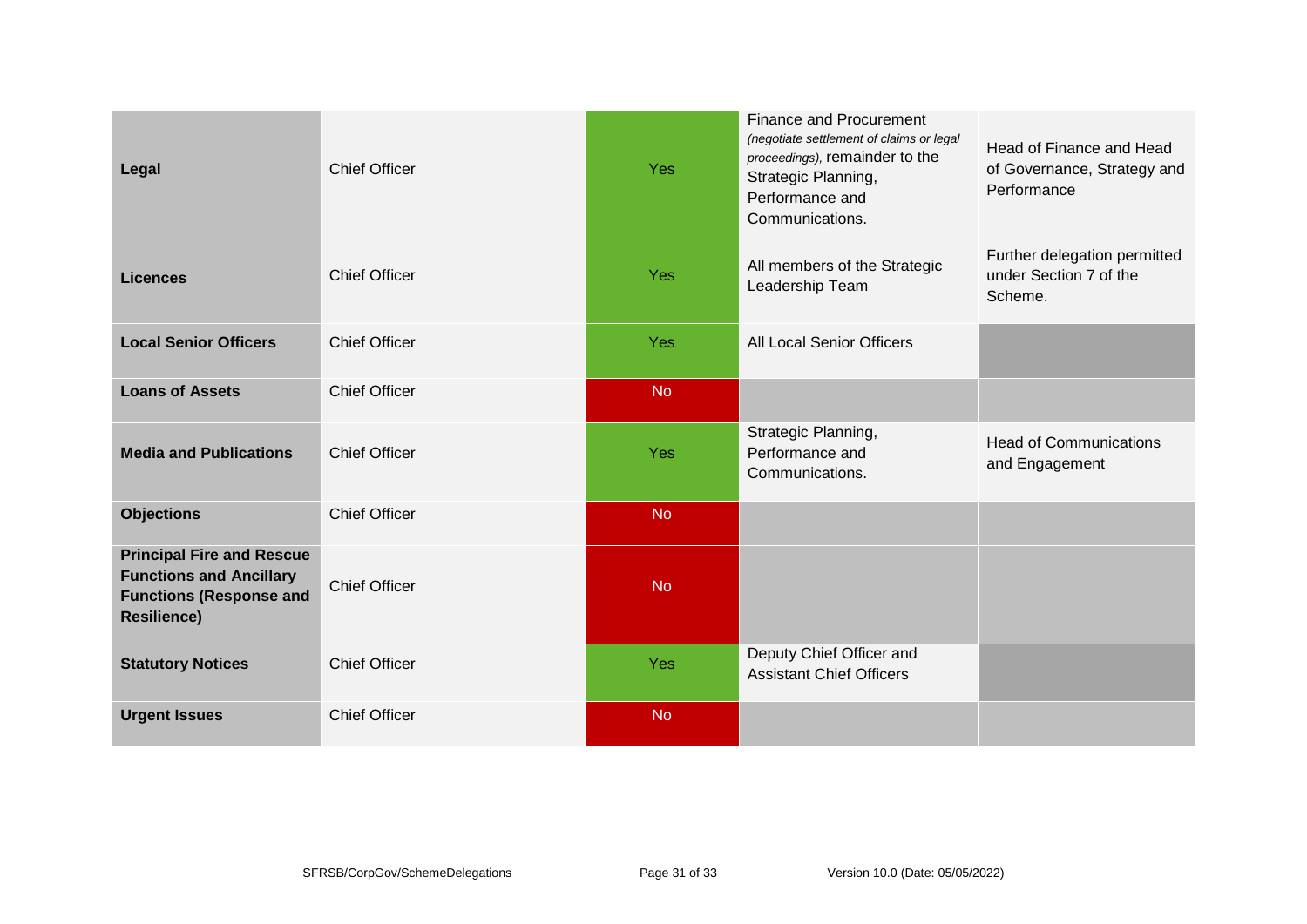| <b>Warrant and Identity</b><br>Cards                      | Chief Officer (Note: Chair of the Board<br>reserved power to issue identity cards to<br>Board Members) | <b>No</b> |  |
|-----------------------------------------------------------|--------------------------------------------------------------------------------------------------------|-----------|--|
| Withdrawal or<br><b>Amendment of</b><br><b>Delegation</b> | <b>Chief Officer</b>                                                                                   | <b>No</b> |  |